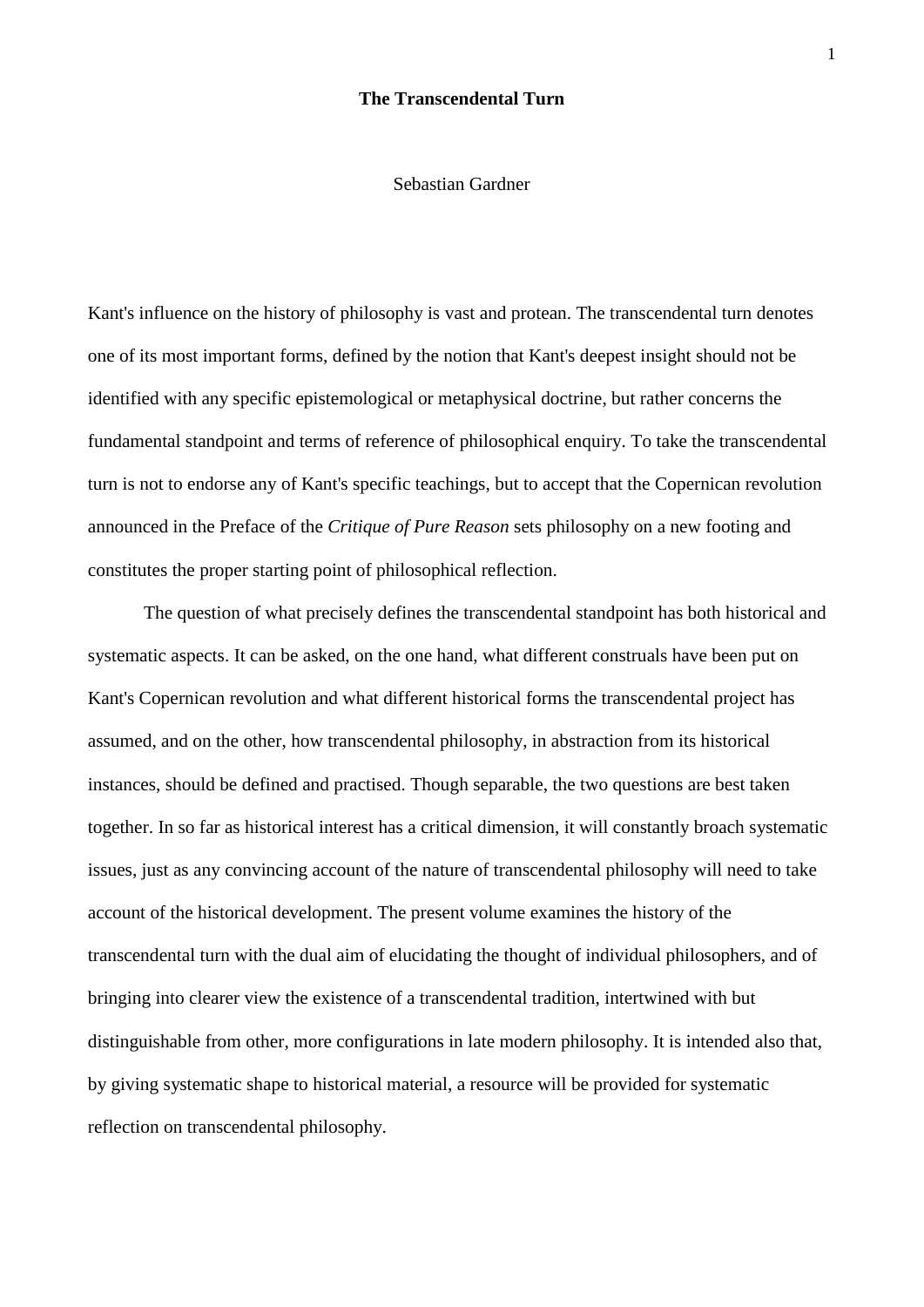The difficulties involved in any attempt at a definition are considerable, but there is evidently need at the outset for a statement of the broad contours of any philosophical position that can be regarded as transcendental. Something along the following lines may be suggested. (i) Involved in the transcendental turn in the first instance, is an acceptance of the *necessity of metaphysics*, or at any rate of some distinctively philosophical form of reflection which goes beyond empirical enquiry, along with a *criticism of earlier metaphysics* as methodologically naive, with the implication that even if correct results have been reached earlier in the history of philosophy, these have not been adequately grounded or formulated. (ii) Associated with the view that metaphysics in some form or other is required, is an acceptance of the need for *final justifications* of some sort. Characteristically associated with this commitment is a recognition of the force of, and a willingness to engage with, the challenge posed by skepticism. (iii) As regards the means by which final justifications are to be provided and the form which they are to take, the Copernican revolution dictates that the foundations of knowledge derive in some manner from, or at least are to be discovered by reflection on, powers, capacities and cognitive requirements of the *knowing subject*, and that they take the form of what Kant refers to as *conditions of possibility*, a concept that admits of various interpretations but which on all accounts contrasts with a direct appeal to matters of psychological fact. (iv) Consequent upon their separation from psychological grounds, transcendental conditions of possibility are regarded as having a rational and normative character, and as forming a systematic unity, giving rise to the notion of *transcendental logic*, which it is the task of transcendental philosophy to spell out. (v) As regards the means by which we come to grasp transcendental conditions and the basis on which we claim knowledge of their necessity, it again follows from their subjective yet non-psychological character that the transcendental turn demands a distinctive mode of *transcendental proof* or *transcendental argumentation*, either not found in the toolkit of pre-Kantian philosophy or, if present, then not explicitly theorized as such.

Other elements arguably merit inclusion in a basic statement of the transcendental turn. In particular it may be suggested that the integration of theoretical with practical philosophy, the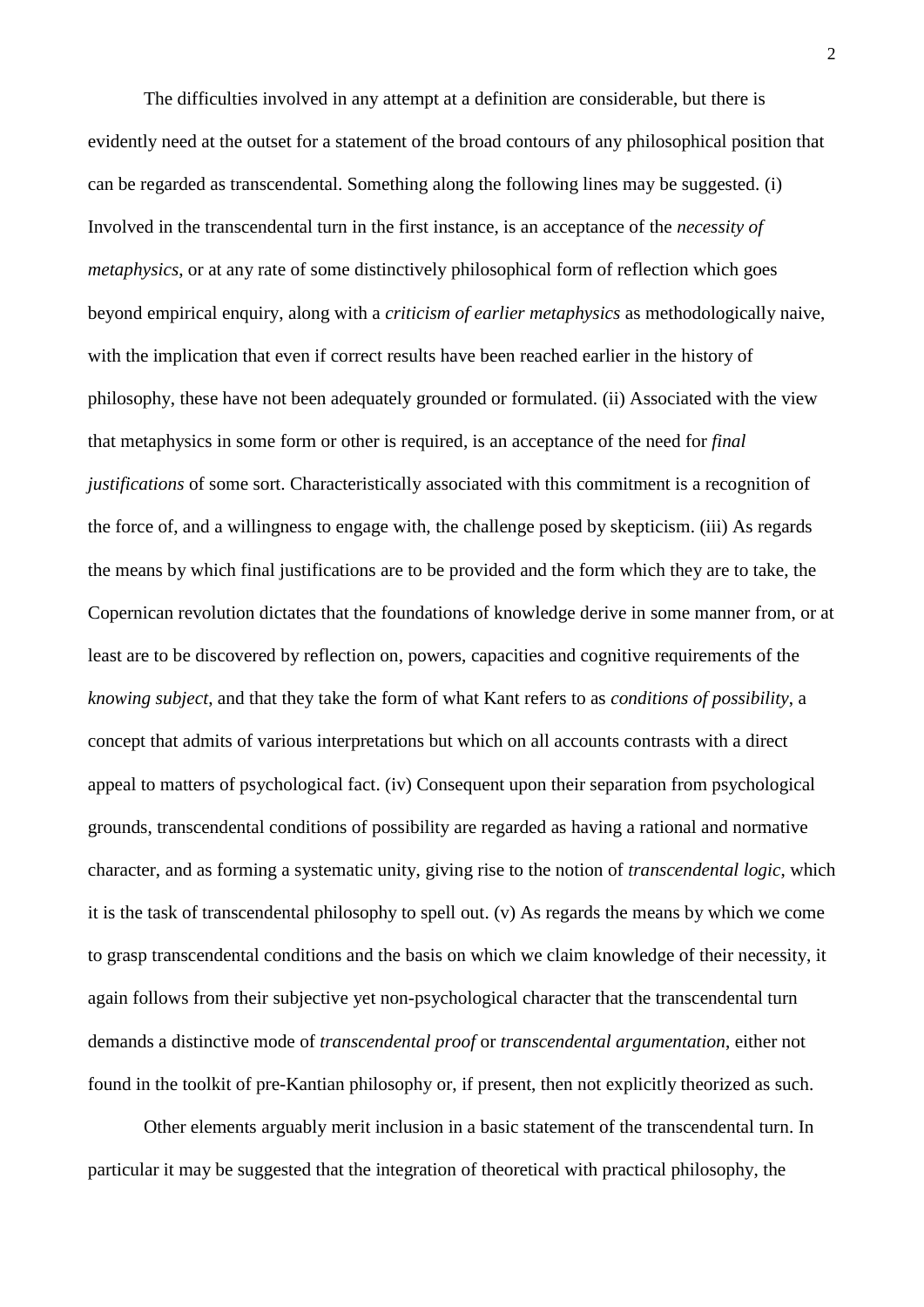exhibition of parallels between cognition and action, is not an accidental feature of the transcendental project.<sup>1</sup> While this contention is plausible and, if correct, of high importance, we should content ourselves at this point with a rough and ready, non-exhaustive sketch of the thin 'core' of the transcendental turn, since what is most wanted, for the historical purposes of this volume, is not a set of necessary and sufficient conditions but a conception of a distinctive *strategy* of maximal philosophical generality developed by Kant yet allowing itself to be executed in different ways and susceptible to revision.<sup>2</sup> According to (i)–(v), a post-Kantian development incorporates the transcendental turn if it seeks to justify claims to knowledge of the necessities that govern things by reflection on and reference to the subject conceived in a non-empirical respect. To say this is not to endorse Kant's own epistemology and metaphysics, and it leaves ample room for disagreement concerning many issues: what should go under the headings of 'transcendental logic' and 'transcendental proof', what the 'systematic unity' of transcendental conditions may amount to, what counts as 'deriving from the subject', what weight should be attached to skeptical worries and the whole *questio juris*, what 'non-empirical subjectivity' might consist in, and so forth. There is a further sense in which a philosophical development, even when it is not only short of recognizably Kantian first-order doctrinal commitments but also rejects the full package of  $(i)$ – $(v)$ , may be regarded as belonging to the transcendental tradition, namely when it is has come into existence by way of a critique of the Kantian transcendental strategy. Certain developments in late modern philosophy may be regarded as having worked through the transcendental option and as owing their intelligibility and suasiveness, in part at least, to their endeavour to resolve aporiae in, and 'overcome', Kant's transcendentalism. Whether we describe these as post-transcendental, or as revisionary forms of transcendentalism, will depend on the nature of the individual case.

That the transcendental turn tracks a theme in the history of philosophy will seem obvious to those accustomed to viewing the late modern development through Kantian eyes, but less so to those whose view of the philosophical geography is determined by some other trigonometric point. It is therefore worth pointing out that the notion of the transcendental turn can be employed for the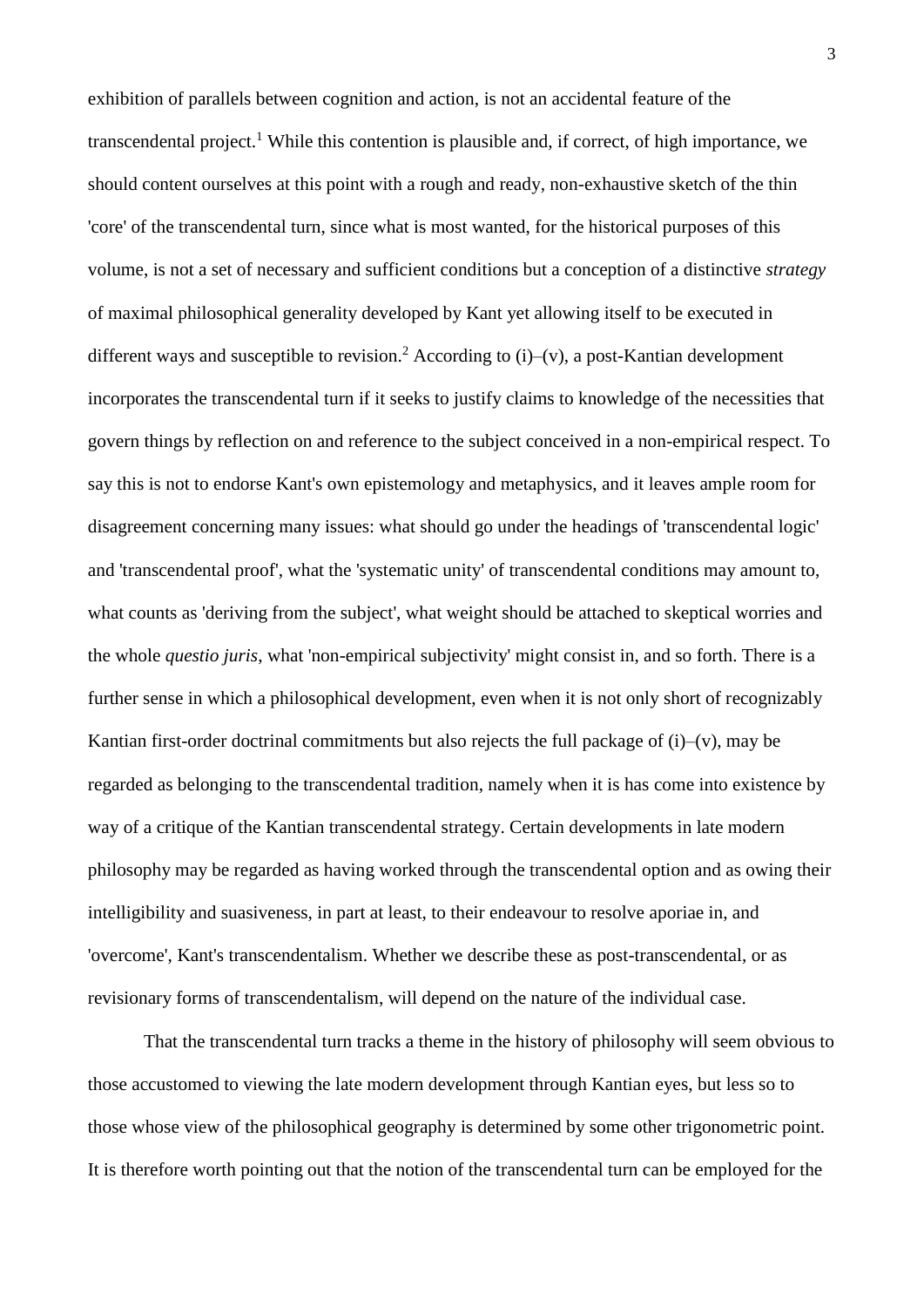purpose of historical understanding without Kantian commitment. To grant its integrity as a historical category is not to affirm that the transcendental project is in the final systematic analysis coherent. What the historical narrative may reveal, indeed, is the impossibility of designing a form of transcendental philosophy that is free from contradictions. This possibility, however disappointing it would prove, cannot be ruled out *ab initio*. Equally it should be regarded as strictly an open question how much of nineteenth- and twentieth-century philosophy is accurately described or well explained as following a transcendental agenda.<sup>3</sup> Again it may transpire that, contrary to the expectations voiced above, the concept of the transcendental turn fails to get significant purchase on historical figures who depart from Kantian orthodoxy, making the transcendental tradition effectively indistinguishable from the neo-Kantian tradition. This too cannot be dismissed in advance. In short, it remains to be seen what results from pursuing the hypothesis that the transcendental turn defines an autonomous vector in nineteenth- and twentieth-century philosophy. Even if the conclusions we come to are negative, they will nonetheless be instructive. The important point, and the sole premise of this collection, is that a number of the most important and creative philosophers of the last two centuries either present their thought, or allow themselves to be fruitfully interpreted, as not simply of Kantian descent but as incorporating a *meta*philosophical insight owed to Kant and approximately captured in  $(i)$ – $(v)$ . The philosophers treated in this collection are candidates for being viewed in such terms, as the secondary literature on each attests, though their inclusion here indicates only that there is an issue to be decided concerning their relation to the transcendental turn, not which way the decision should fall. As will be seen, the contributors to this volume take different views of the transcendental credentials of the figures they discuss, as they do also, I should stress, of the general issues surrounding the concept of transcendental philosophy discussed in this introduction.

If the transcendental turn constitutes an abiding theme in post-Kantian philosophy, then it ought to be possible to say something at a general level about why the transcendental option has seemed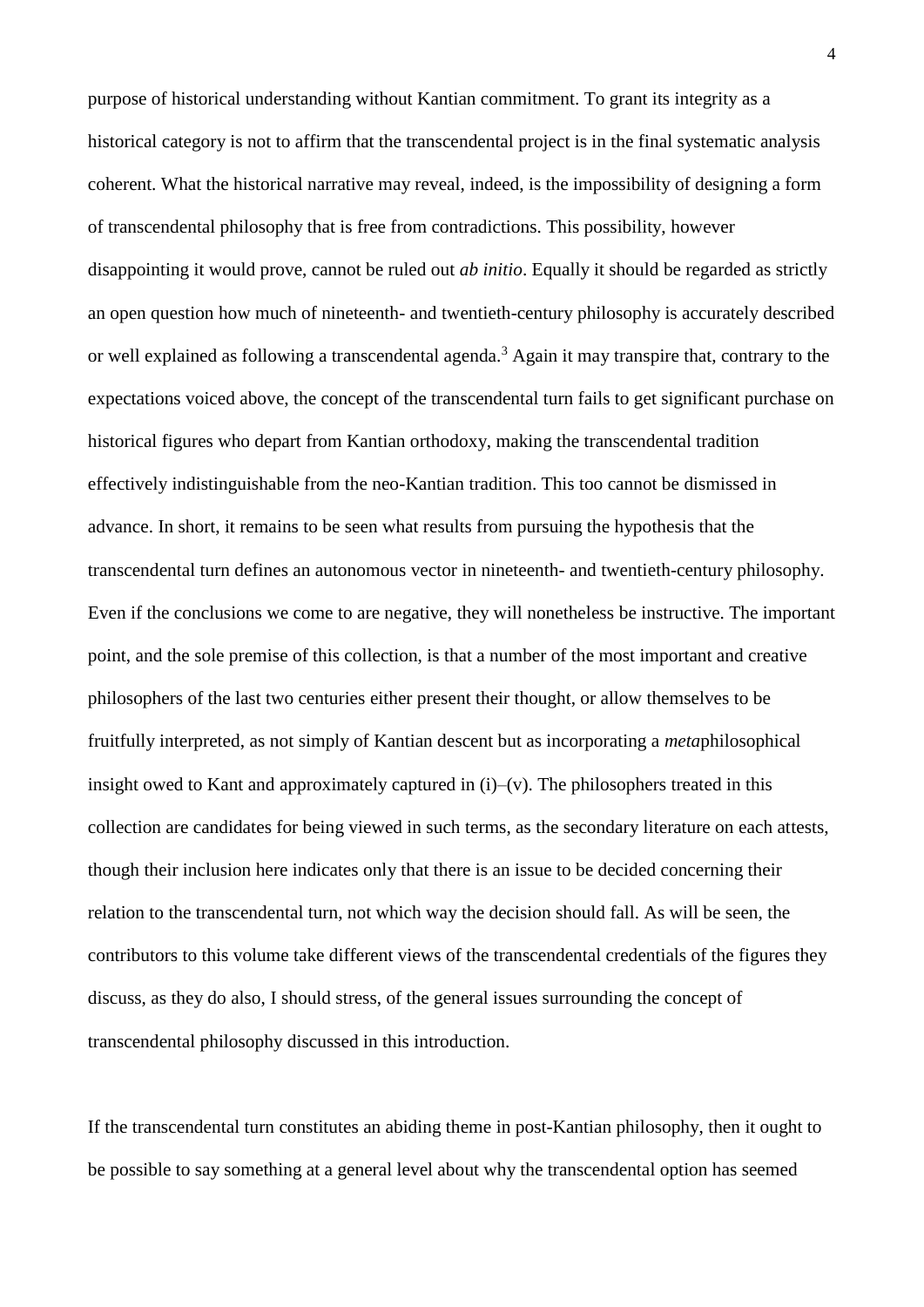compelling to so many of Kant's successors and over such a long period. Many factors of course contribute to Kant's extraordinary reception history, but if we restrict attention to the metaphilosophical component of Kant's theoretical philosophy, then the plausible answer is that its power lies in Kant's demonstration that empiricism and rationalism in their classical forms are untenable, for reasons that go deep and pertain to their shared ultimate presuppositions, and that progress in metaphysics and vindication of the objectivity assumed in ordinary thought demand a heightened philosophical self-consciousness, which must take subjectivity, conceived however in terms that avoid the errors of Descartes and Hume, as its starting point. This positive estimate is compatible with a perception of Kant as having failed to develop fully or articulate properly the transcendental standpoint—transcendental philosophy may be considered to hold a potential which Kant has left unexploited, or to require the elimination of tensions in order for existing gains to be consolidated, or both. What follows is intended to give an idea of the sorts of issues to which the transcendental project by its nature gives rise, its constant preoccupations and characteristic trajectories. They reflect, as may be expected, perennial issues in Kant interpretation. In order not to get drawn into the substantial interpretative issues discussed in the papers that make up this volume, I will sketch the challenges facing and the possibilities open to transcendentalism in abstraction from the question of which historical figures they map onto.

### **1. Transcendental Idealism**

Kant presents the transcendental turn as a turn *to* transcendental idealism. Though Kant does not dwell on the distinction, it is clear that two 'moments' are involved. Transcendental idealism comprises a first-order thesis concerning the objects, scope and limits of human cognition. The Copernican formula, the injunction to proceed 'with the problems of metaphysics by assuming that the objects must conform to our cognition [*Erkenntnisart*]' (Bxvi), provides its metaphilosophical and methodological complement. That they are conceptually separate, and their relation complex,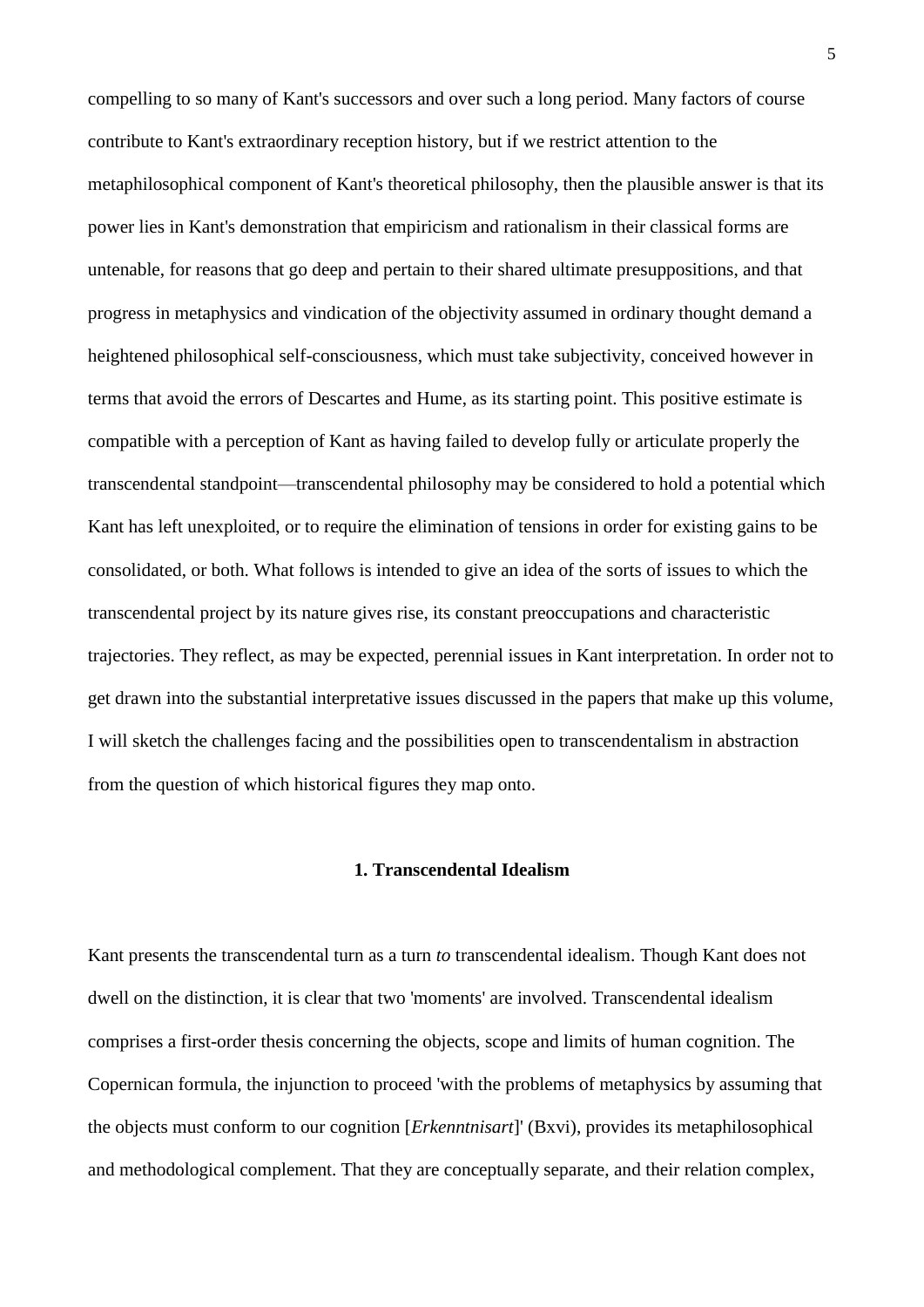becomes clear when we see how the case for transcendental idealism is made out in the first *Critique*.

If Kant's argument consisted simply and solely in a demonstration of the subjectivity of space and time, based on premises drawn from ordinary thought, then transcendental idealism might be viewed as a first-order metaphysical thesis of much broader scope than, but of the same order as, the thesis that secondary qualities are subjective. But there are compelling reasons for thinking that even Kant's arguments concerning space and time presuppose a framework which need to be made explicit, and that in any case the Transcendental Aesthetic is merely the beginning of Kant's explication of transcendental idealism, so that it is only when the *Critique* has run its course that we come to grasp its full meaning. The following will help to bring out the point.

One familiar Kantian line of thought, associated with the Fourth Paralogism, takes its cue from skepticism. Let it be granted that the skeptic succeeds in showing the global failure of our claims to knowledge of objects, in the sense of things that exist independently of our cognizing them and which, as so existing, possess the intrinsic constitution which our cognitions represent them as having. It remains true nonetheless that we continue to seem to be presented with, and can continue to refer to, the putatively cognized and seemingly real objects which, prior to the skeptical onslaught, we took to safely meet the conditions of justified true belief. The skeptic may have razed our claims to knowledge to the ground, but as Hume stressed, skeptical arguments do not abolish the appearance of a real world and the epistemic seemings which accompany it—presented with what looks to be a blue ball, 'here is a blue ball' will continue to seem to have greater justification than its negation. And what this shows, Kant may be construed as arguing, is that we have a choice as to how we picture our epistemic situation. For what we might think is that the conception of a real object to which we were previously committed, the conception to which we subscribed in our dialogue with the skeptic, is a misconception; and that the correct conception of a real object is that of a thing which meets the full conditions of epistemic seeming, that is, a thing in so far as it agrees with our cognition.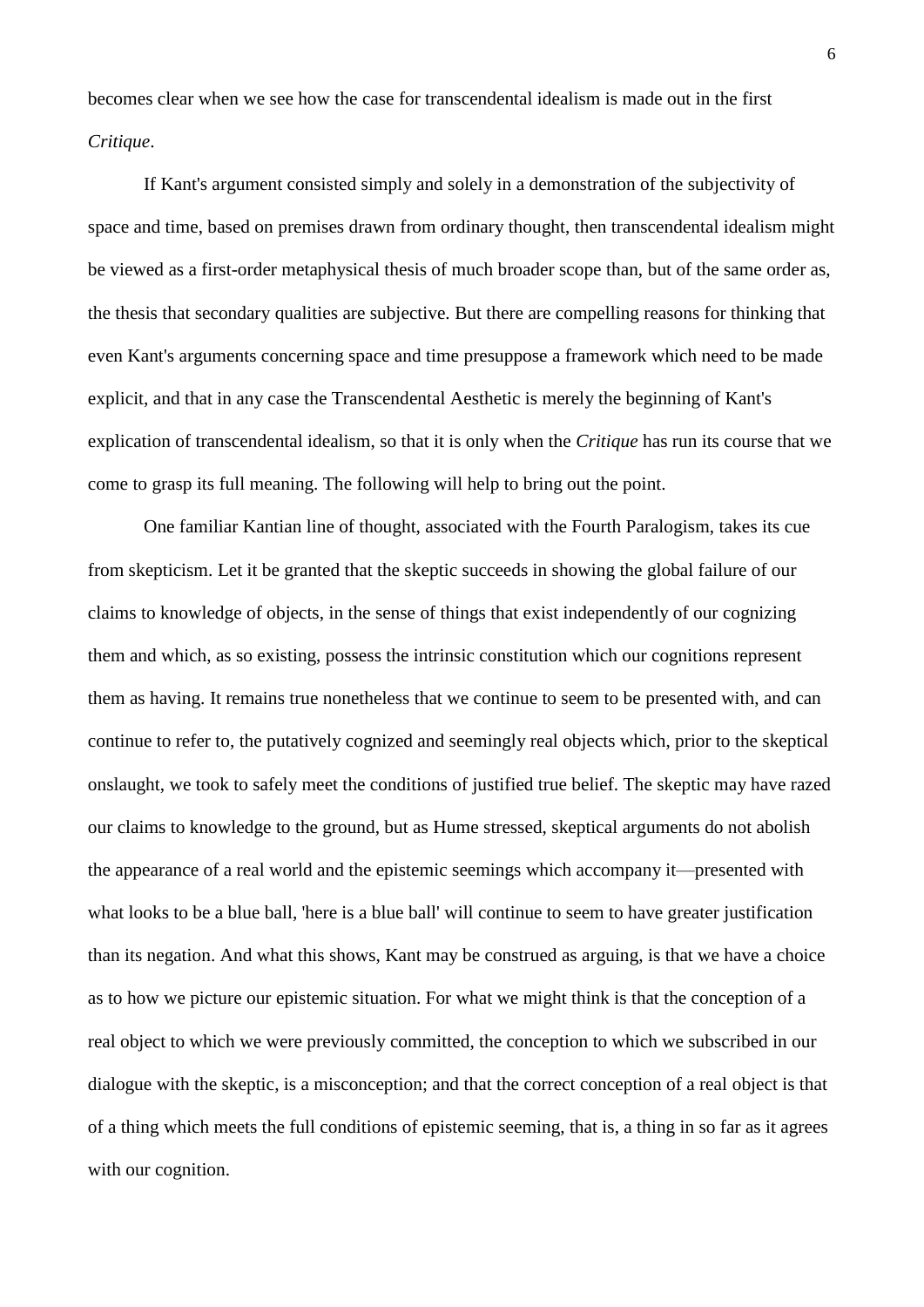If we take this revisionary, Copernican option, then we will be left, on the face of it, with uncertainty on two fronts. For we will not be able to claim either (a) that objects as we cognize them do not, in fact, exist just as we cognize them independently of our cognition, nor (b) that, if objects as we cognize them exist only within our cognition, there do not also exist somewhere in reality other objects which are independent of our cognition. But agnosticism regarding how things are independently of our cognition is arguably a small price to pay for security from skeptical onslaught.

The Copernican option will nonetheless have a somewhat hollow quality—as if amounting to a disguised capitulation to the skeptic—if nothing more is said about what it is for an object to 'agree with our cognition'. But here the second familiar Kantian line of thought, associated with the Transcendental Analytic, comes in. Let it be granted that, as Kant maintains, only certain types of objects are possible objects of cognition for us.<sup>4</sup> This allows itself to be developed into the stronger thesis that, whatever the objects which come our way may be like in themselves, we are bound to represent them in the terms that our power of cognition requires and makes available: such that, even if the objects of our cognition are in fact, in themselves, exactly as we represent them, it is not *because and in virtue* of their having this independent constitution that we represent them in the way that we do. If that is so, then the balance immediately tips in favour of the Copernican option: for if we are necessitated, irrespective of how things are in themselves, to represent objects as being of a certain kind, then it makes no sense to think of objects in the old way; to do so is to make the relation of knowledge contingent, an unaccountable fortuitous coincidence of how things are in themselves with how things need to be in order for us to represent them as objects—in short, just the type of ungrounded contingent relation that the skeptic made merry with. The choice we faced earlier has now become straightforward: rather than conceive objects in a way that leaves us open to skeptical doubt and allows nothing to qualify as strictly knowable, we should conceive them in a way that secures their knowability.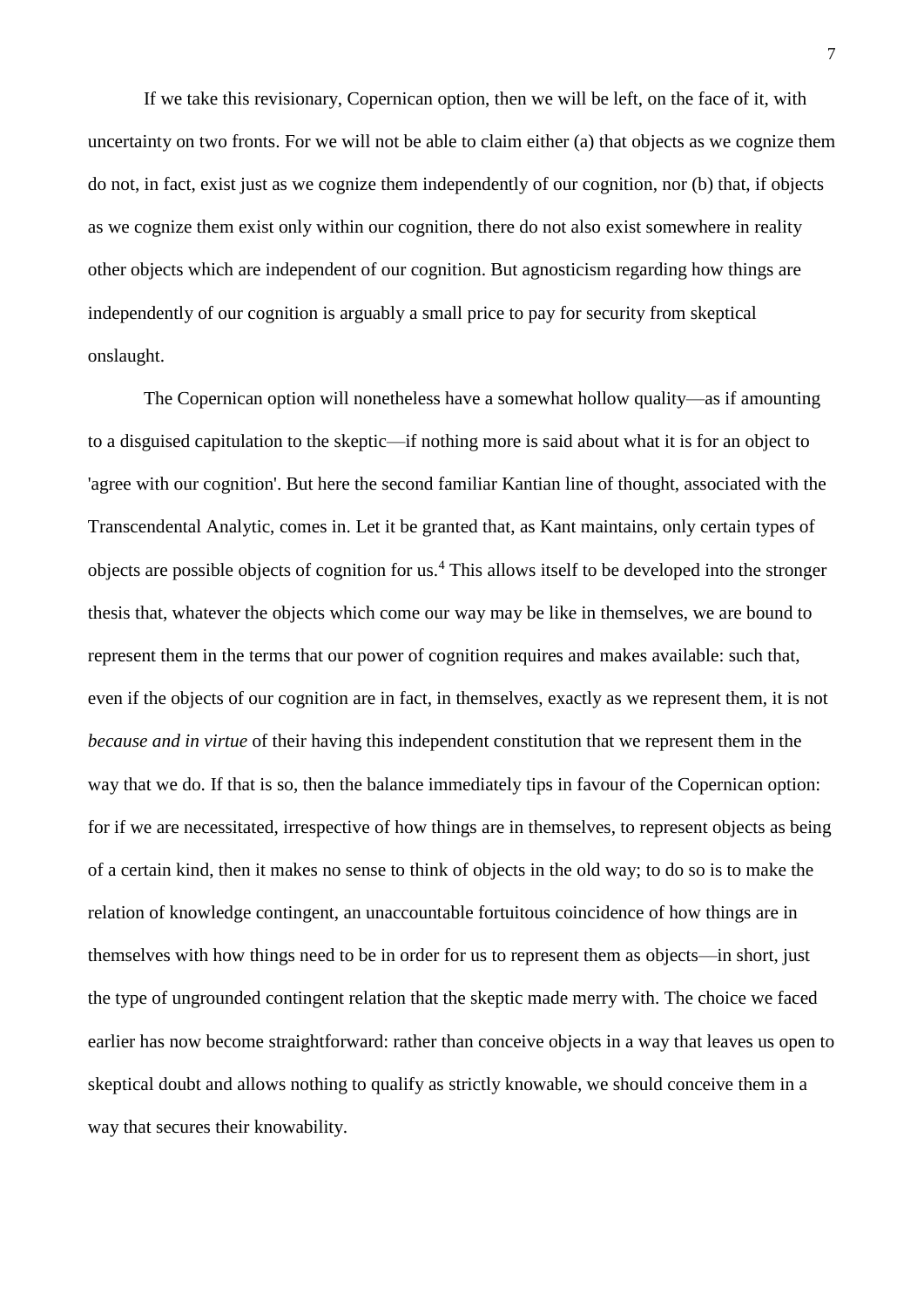If this is a fair representation of the sorts of considerations involved in transcendental idealism,<sup>5</sup> then Kant's thesis that the objects of our cognition are appearances is not of the same order as, say, Leibniz's thesis that bodies *qua* given in perceptual experience are merely wellfounded phenomena, or Spinoza's thesis that finite particulars are modes. Something akin to an element of decision is involved in transcendental idealism—a reflective judgement concerning how it is best for us to think, how we should conceive our knowledge and its objects in light of our epistemic ambitions.<sup>6</sup> This explains why we talk of the transcendental *turn*, with the implication of a shift of paradigm, in a way that we do not of a Leibnizian or Spinozistic turn. It agrees also with Kant's preference for juridical metaphors: just as a court of law decides in a case of disputed property not what is empirically the case but a matter of rightfulness, so philosophical reflection is concerned in the first place with conceptual probity, fulfilment of the subjective needs of our power of cognition, not the obtaining of metaphysical states of affairs (the latter is to be determined by way of the former).

Transcendental idealism has therefore, to state the obvious, a complex structure. Kant proceeds at distinguishable levels, on the one hand focussing on and reinterpreting the very concept of objecthood, $<sup>7</sup>$  and at another level advancing theses correlating specific formal features of objects</sup> with specific features of our mode of cognition. We may refer, I have suggested, to the former as Kant's transcendental turn, and to the latter as Kant's transcendental idealism.<sup>8</sup> Importantly, the sense in which Kant's position is 'idealistic' is clearly original, for it appears to involve no claim about the ideational or mental *nature* of objects, nor is the object's relation of 'conformity to our mode of cognition' a relation of mental dependence of any Berkeleyan or other familiar kind. To that extent, Kant appears not to 'subjectivize' reality, and the sense, whatever it may be exactly, in which his idealism contrasts with and precludes 'realism' does not seem worrisome.

Yet, as the history of Kant reception attests, this is not the end of the matter. It is true that transcendental idealism as just exposited does not comprise a judgement that knowers exercise a causal power to bestow form on objects, in the way that the doctrine of the subjectivity of colour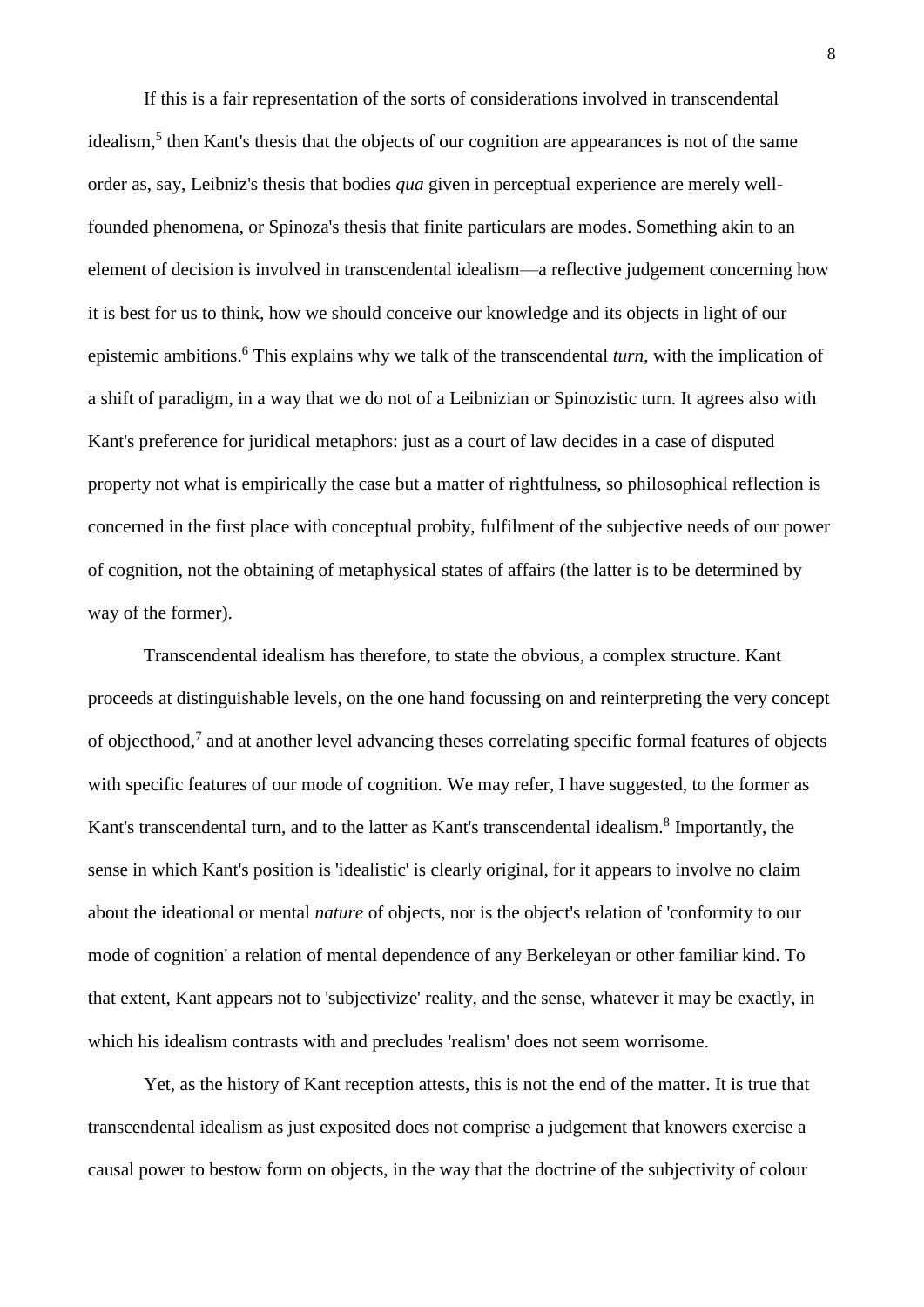contains the thesis that our visual apparatus projects sensational qualities onto the surfaces of physical objects. But it is not clear that *some such* first-order metaphysical, mentalistic-idealist story, whereby the mind performs an operation of form-imposition on sensational matter, will not need to be told at some point—namely, if we seek to explain *how* the conformity of objects to our mode of cognition is secured. Kant's own theory of synthesis appears to take up just this task, which arguably needs to be completed if contingency is to be eliminated from the knowledge relation.<sup>9</sup> The worry that Kant's transcendental turn leads into a phenomenalist reduction casts a long shadow over the history of transcendental philosophy.

To the extent that transcendental idealism is perceived as entailing a global subjectivization of reality, there is a powerful motive for undertaking to adjust the implications of the transcendental turn as regards the opposition of realism and idealism. The correction may take various forms: it may be argued that, properly understood, the transcendental turn leads to a robust realism; or that it is neutral, without implications one way or the other; or that the idealism to which it leads is genuinely free of subjectivizing first-order metaphysical implications and can lay claim to the title of a synthetic 'realism-idealism'.

#### **2. Conditions of Possibility**

Turning to the concept of a transcendental condition, we find the same ambiguity regarding subjectivity reappearing, but also a new set of complexities.

It is not in doubt that Kant is concerned with the conditions under which we can have knowledge of objects. However, a transcendental condition cannot simply be a 'condition of cognition' without further qualification, since formal logical requirements and empirical states of affairs may also be described as such. What makes a condition of cognition transcendental is the specific nature of the necessity that it asserts, and the basis on which it is held to be known. Now the question is this. Once it has been determined, on appropriately transcendental grounds, that a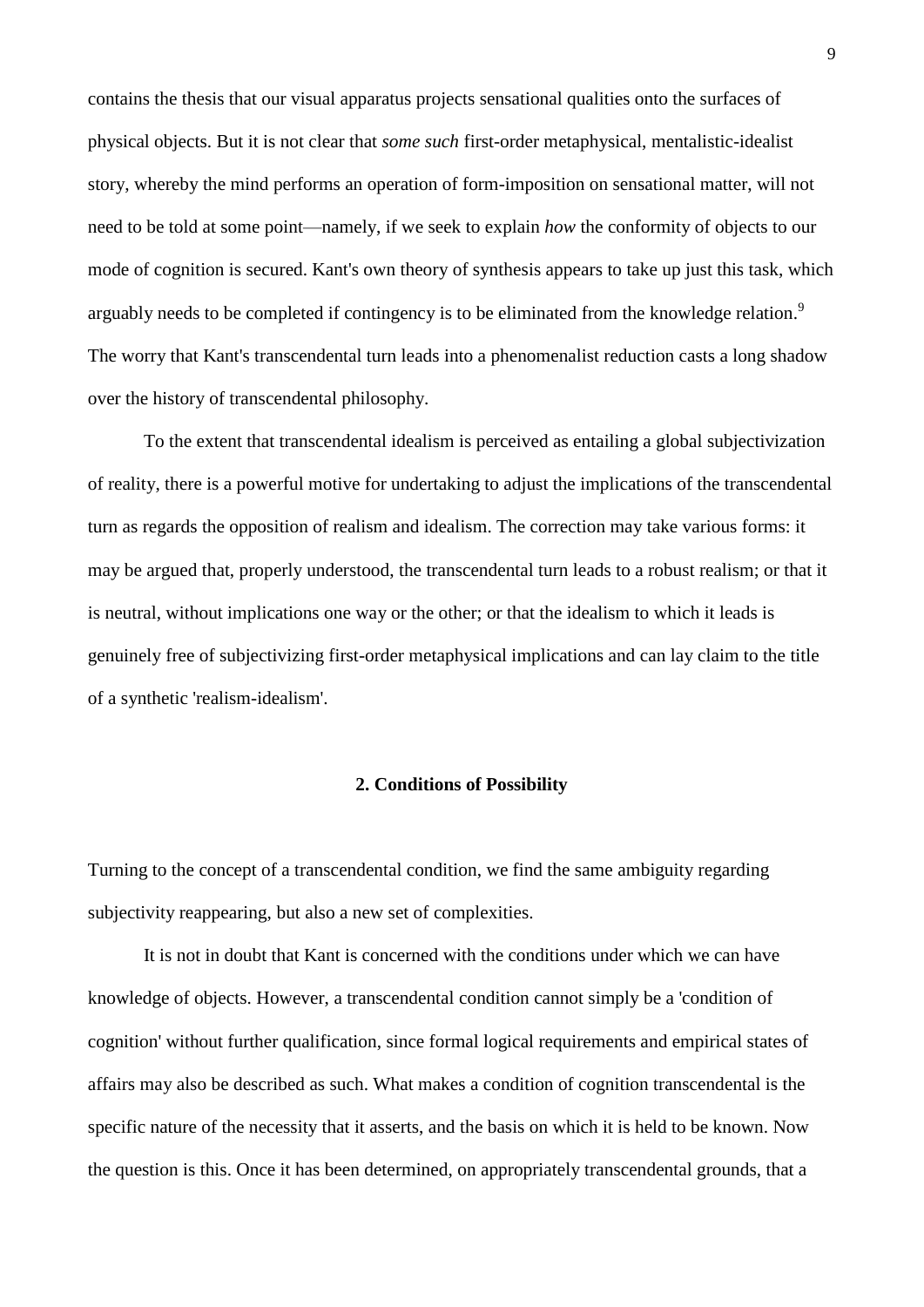certain sensible or conceptual form—spatiality or causal order, for example—is a condition of objective cognition, has everything been said that needs to be said, or is something still owing?

One extremely broad and far-reaching issue concerns the *depth of explanation* required for transcendental purposes, the question of how far back in the order of grounds transcendental enquiry needs to go in order for its picture of our epistemic situation to be secure and transparent. The conditions which figure in the conclusions of transcendental proofs, and which specify the form of objects *qua* their transcendentally conditioning, comprise 'front-line' conditions of possibility of objects. Once these have been determined, it can then be asked—or if cannot, then it needs to be explained why it cannot—what underlies them. In which case transcendental philosophy will be launched into a second wave of enquiry, into 'background' transcendental conditions, conditions of the conditions which directly make objects possible. These second-level conditions, it may be argued, need to be grasped if we are not simply to know *which* necessities govern our cognition, but also to have *insight* into them.

The question whether or not it is necessary to extend transcendental enquiry into something closer to metaphysical explanation sharply divides Kant's successors, and it is not hard to see how the case can be made either way. On the one hand, it would seem part of the original sense of the transcendental turn, a concomitant of its critique of pre-Critical metaphysics, that knowledge of front-line transcendental conditions be deemed sufficient. Thus it may be argued that once we have grasped the functional congruence of certain objectual forms with our mode of cognition, the relevant transcendental necessity *has* been explained; to ask for explanation in any other, stronger sense is to abandon the principles of transcendentalism. On the other hand, it seems that nothing in the concept of transcendental grounding forbids our asking, in accordance with the principle of sufficient reason, *why* our cognition should be such that it necessitates certain objectual forms, and arguably the ambition of providing final justifications warrants this further enquiry.

The other issue that arises is narrower, and again marks a sharp division in construals of the transcendental turn, related to the one just described.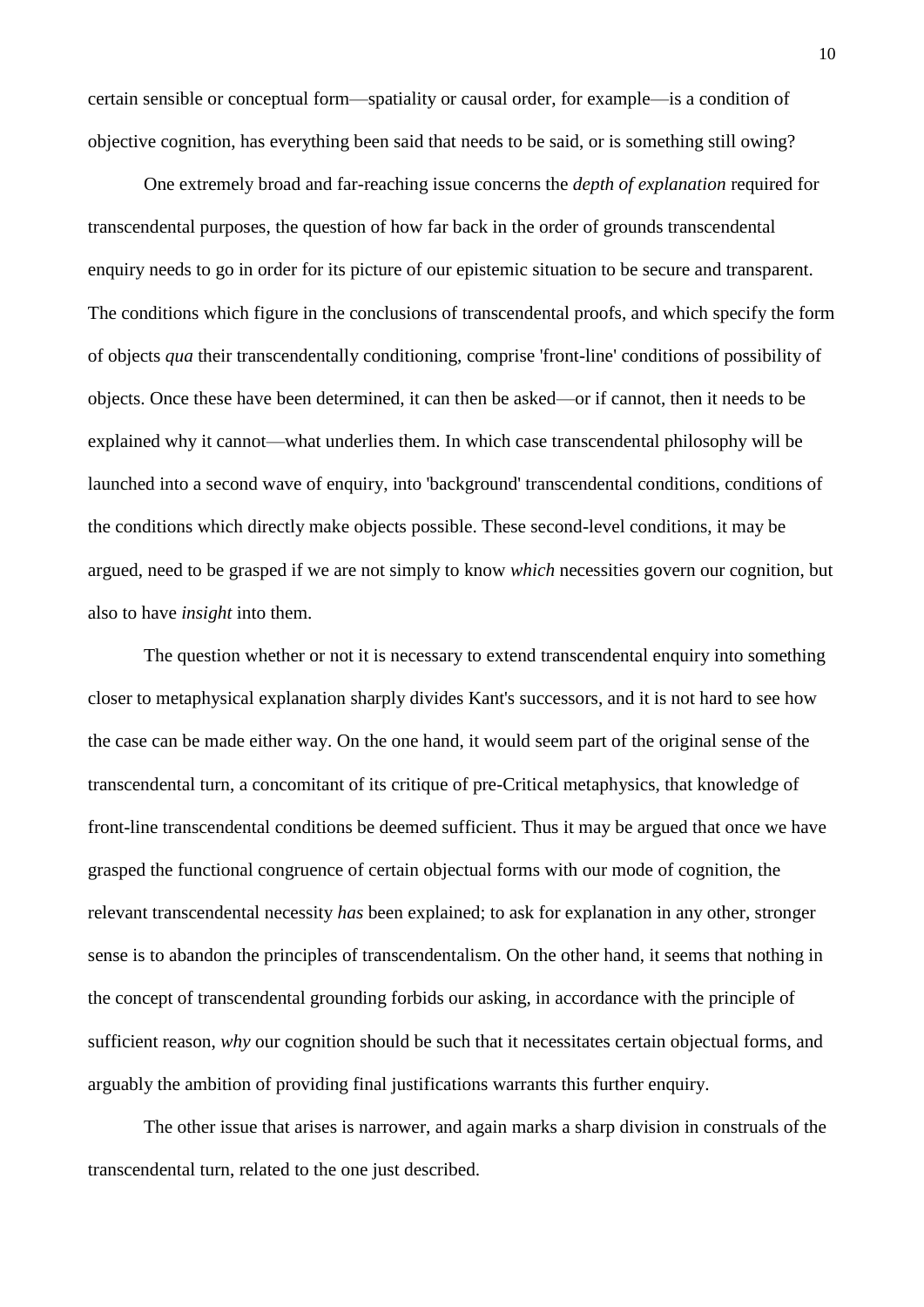On one view, purely *epistemological* characterizations are *sufficient* to give the full essence of transcendental conditions. For instance: transcendental conditions may be identified with conditions under which beliefs are justified or become candidates for justification.<sup>10</sup> This gives transcendental philosophy a ready intelligibility and accords with its anti-skeptical thrust, and it has been the dominant view at least since Neo-Kantianism. As might have been expected in view of the Neo-Kantians' ambition to steer a course between materialism's rejection of the *a priori*, which destroys objective knowledge, and German Idealism's perceived regression from transcendental philosophy to dogmatic speculation, which jeopardizes the authority of philosophical reason, we find in Hermann Cohen and his successors a series of explicit attempts to put the transcendental turn in focus. The following passage from Ernst Cassirer provides a clear and precise statement of how the transcendental turn, epistemologically conceived, may be held to fulfil the aim of giving transcendental conditions enough reality of the right kind:

The essential characteristic of Kant's transcendental method consists in the fact that it operates not in the realm of empirically real things or events, but purely and exclusively in the realm of *truths* and their ideal mode of validity. Here it is asked, not what a thing is or is not, nor what properties it possesses or what effects proceed from it, but what necessary and universal judgements precede all others. For according to Kant 'transcendental' applies to those cognitions which are concerned not so much with objects as with our mode of cognition of objects, in so far as these are to be possible *a priori*. Not the structure of objects, but the structure of judgements of empirical knowledge, by virtue of which alone objects can be known and given, stands first in line;—it is not the final ground of being which is to be disclosed, but the principles and conditions of mathematical certainty on the one side and of empirical certainty on the other, which are to be determined. In this way the pure forms of intuition and fundamental concepts of the pure understanding are discovered. We comprehend the ground of their validity when we grasp that they are not borrowed from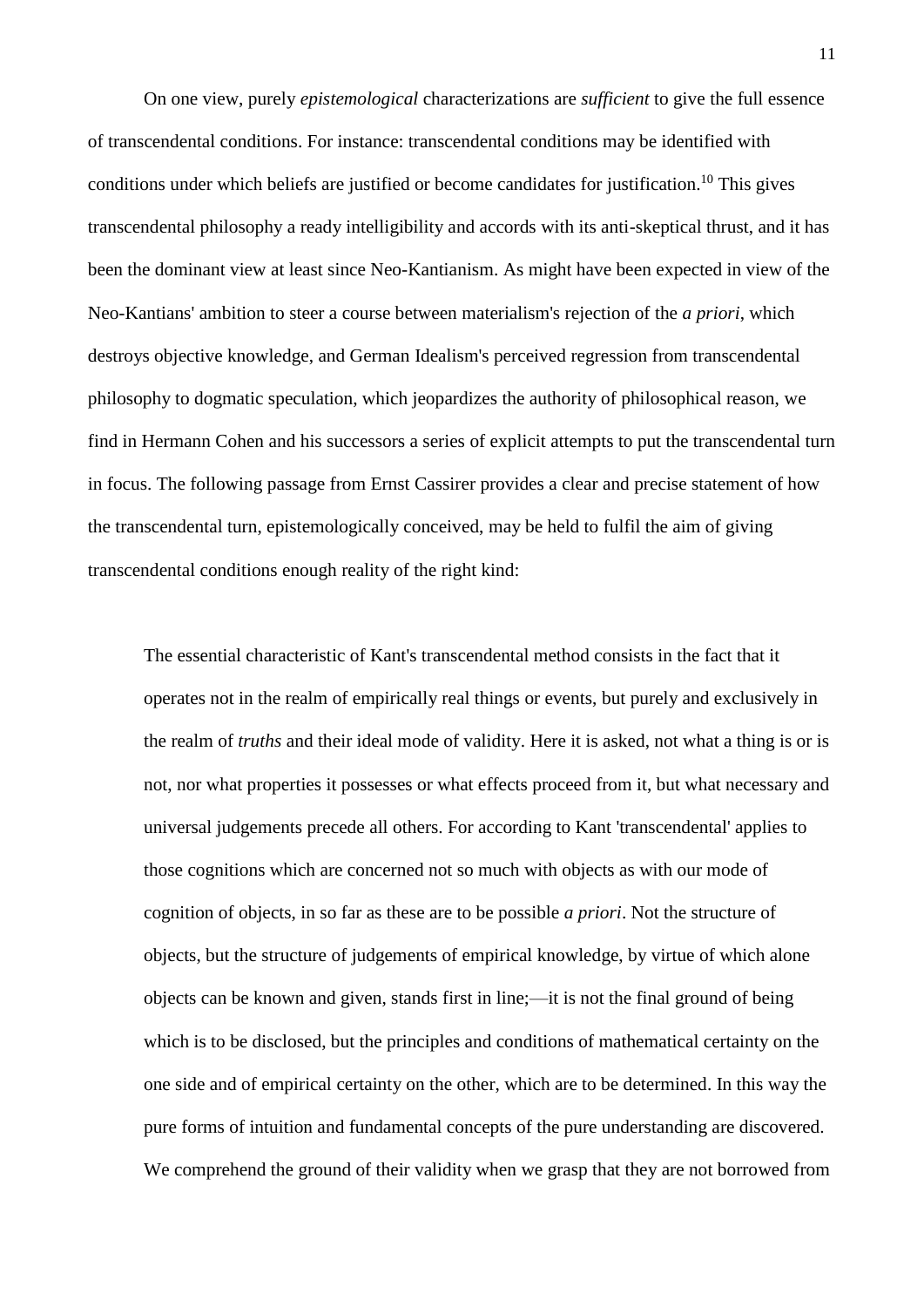objects but are themselves the original functions of objectual connection. Thus transcendental logic as a pure all-comprehension [Inbegriff] of *rules* becomes the norm for all statements about *being*. For the being of which we have in general systematic knowledge can be grasped by us only in *judgement*;—the truth of derived judgements presupposes that of fundamental judgements. Once these have been reached, it is impossible for them to be grounded in anything further, and no *being*, whether psychic or physical, empirical or metaphysical, can be designated as that on which they depend or that through which they are justified. On the contrary, 'deduction' must proceed here in the opposite direction: it must be shown that all *claims* regarding any such being already imply the validity and truth of those judgements and so that any attempted derivation of them from things would be circular.

Such a *circulus vitiosus* is what necessarily results as soon as the question of Critical philosophy is taken out of its own proper domain;—as soon as we ask not about an ideal 'dependence' of truths, but about a real dependence of the subject on the object or vice versa. For whatever may be the ultimate answer to this question, the very posing of it displaces the original *logical* relation of validity, the relation of super- or subordination within the system of knowledge, into a *metaphysical* relation of 'inherence' or causality.<sup>11</sup>

The central distinction exploited by Cassirer, we see, is that of purely normative from existentially committed claims. Transcendental conditions on his account are necessarily without ontological commitment, and this feature is more fundamental than their non-empirical character. As Cassirer argues the point, any ontological component or grounding of transcendental conditions would in the first place be redundant—it could contribute nothing to the justification of principles without having itself been validated by those principles—and secondly it would abort the task of justification by substituting non-normative description for transcendental analysis. Immunity to skeptical attack, it may also be argued, imposes the same requirement: if transcendental knowledge is premised on claims to knowledge of anything existent, then it is open to challenge concerning our presumed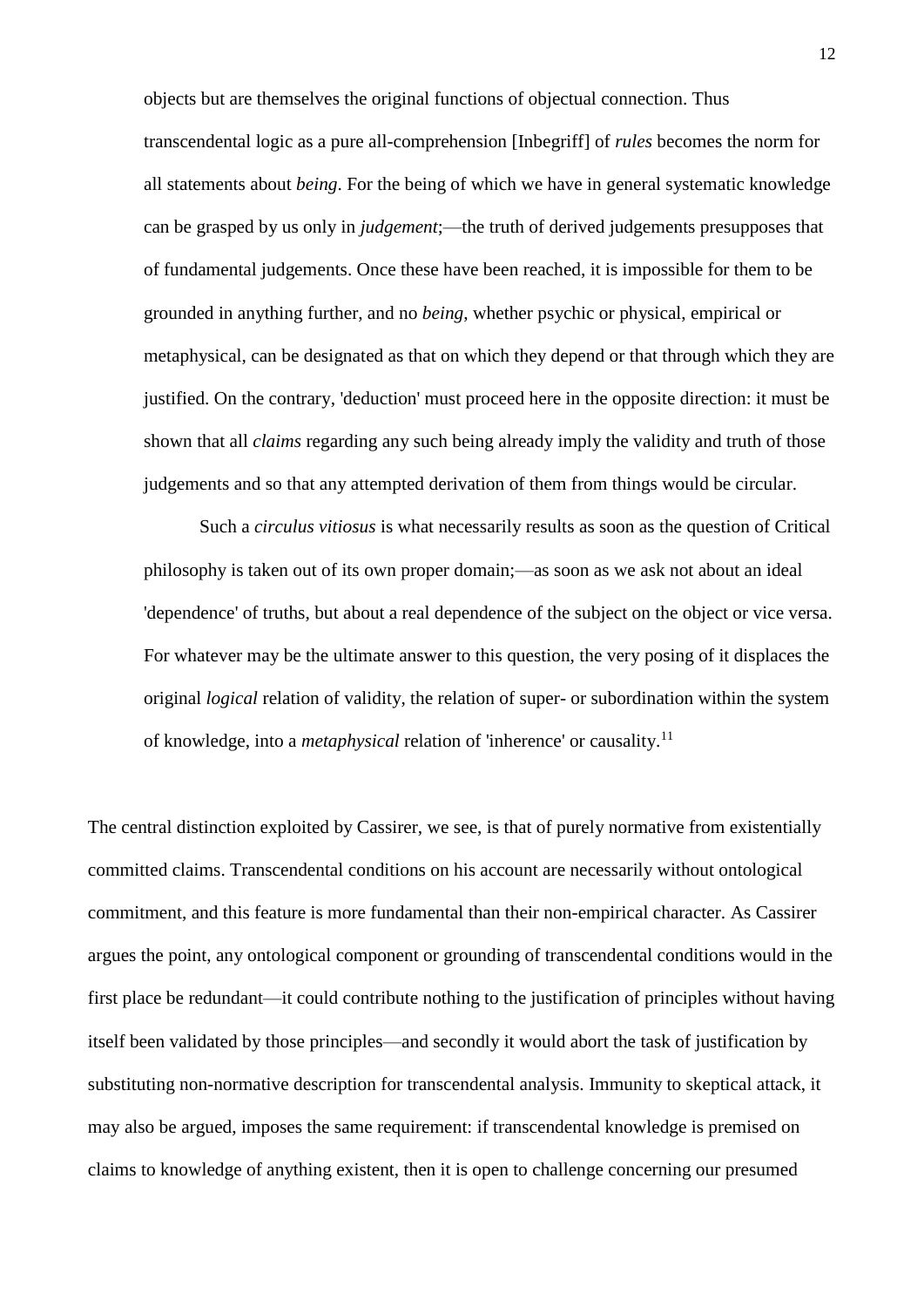epistemic access to the entity in question (no less so in the case of mental 'faculties' than in that of external objects).

Cassirer's account may be probed on several fronts. In particular, it may be asked how the spheres of the 'ideal' (normative) and the 'real' (factual) are connected, as it seems they must be, if the former is to determine the latter, as Cassirer appears to affirm. As he explains matters, the 'fundamental judgements' which constitute the presuppositions of objective knowledge refer us to the pure forms of sensibility and understanding, which constitute 'the original functions of objectual connection'. There is therefore, it would seem, a derivation of the 'real' from the 'ideal', or an informing of the former by the latter, and the relation which this presupposes must presumably itself be real; making it hard to understand how transcendental grounds can be of a purely epistemological nature.

The difficulty facing Cassirer points to a general reason for considering the epistemological characterization of transcendental conditions too minimal. Kant is explicit that conditions of possibility are not just conditions of the possibility of judgements or claims to knowledge, but also conditions of *things*, the *objects* of judgements. For example:

we can readily grasp the possibility of community (of substances as appearances) if we represent them in space, thus in outer intuition. For this already contains [...] conditions of the possibility of the real (in effect and countereffect, thus in community).—It can just as easily be established that the possibility of things as **magnitudes** [...] can also be exhibited only in outer intuition. (B293)

It may be replied that talk of conditions of possibility of substances and their real relations, of things and their quantitative properties, is simply shorthand for talk of those items *qua* judged and known, that is, for conditions of knowledge. But if that is so, then the following well-known, key statement from the beginning of the Transcendental Analytic, which Kant appears to regard as substantial,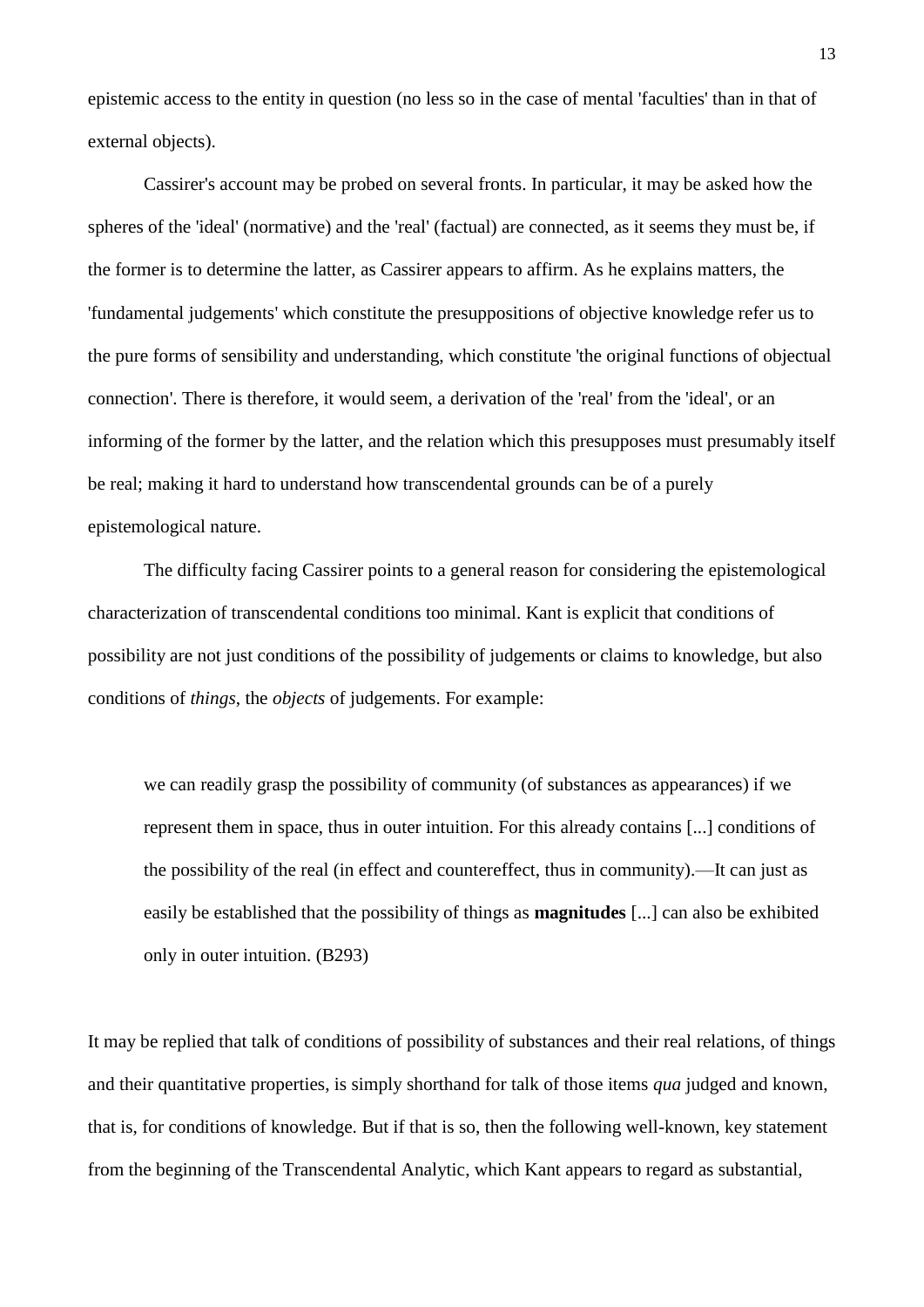reduces to a tautology: 'The conditions of the **possibility of experience** [*Erfahrung*, identified by Kant with *empirisches Erkenntniß*, empirical cognition, B218] in general are at the same time conditions of the **possibility of the objects of experience**, and on this account have objective validity' (A158/B197). The notion of a condition of possibility, applied to objects, implies a transitive relation of making-possible, different in kind from the normative relations involved in knowledge, and underpinning them. It may also be pointed out that a reduction to epistemology, though it may be *suggested* by the Copernican formula, is not what it strictly *asserts*: to consider objects in relation to our mode of cognition is still to consider *objects*, not just their representations, and thus, arguably, to continue to treat of things *qua* their being. So it may be argued that there is as much reason to identify transcendental philosophy with a form of ontological enquiry distinguished by its use of the form of cognition as an ontological principle, as with a supplanting of ontology by epistemology. $12$ 

Following the historical trail leads to an interesting suggestion for developing the ontological view. The notion of a condition of possibility carries forward a form of philosophical explanation found in Kant's predecessors, belonging to the rationalist package elaborated out of Leibniz by above all Christian Wolff, and reemployed with amendments by later eighteenth-century German philosophers.<sup>13</sup> On this conception (compressing into one the views of several authors, and simplifying massively) all truths, for example those of geometry or natural science, imply the existence of entities beyond the objects of experience. These further entities—'Realitäten', in Wolff's terminology—are known through clear and distinct ideas or 'real definitions', *Realdefinitionen*, and provide the determining ground and essences of the entities given to us in experience. *Realitäten* themselves are not given in sense experience, their nature being purely intellectual, and their ontological home is in God's mind: they constitute as it were God's thoughts. They comprise the sphere of extra-logical possibility, for nothing is possible which is not composed out of them as the basic material of finite determinate being. Kant's recognition of the coherence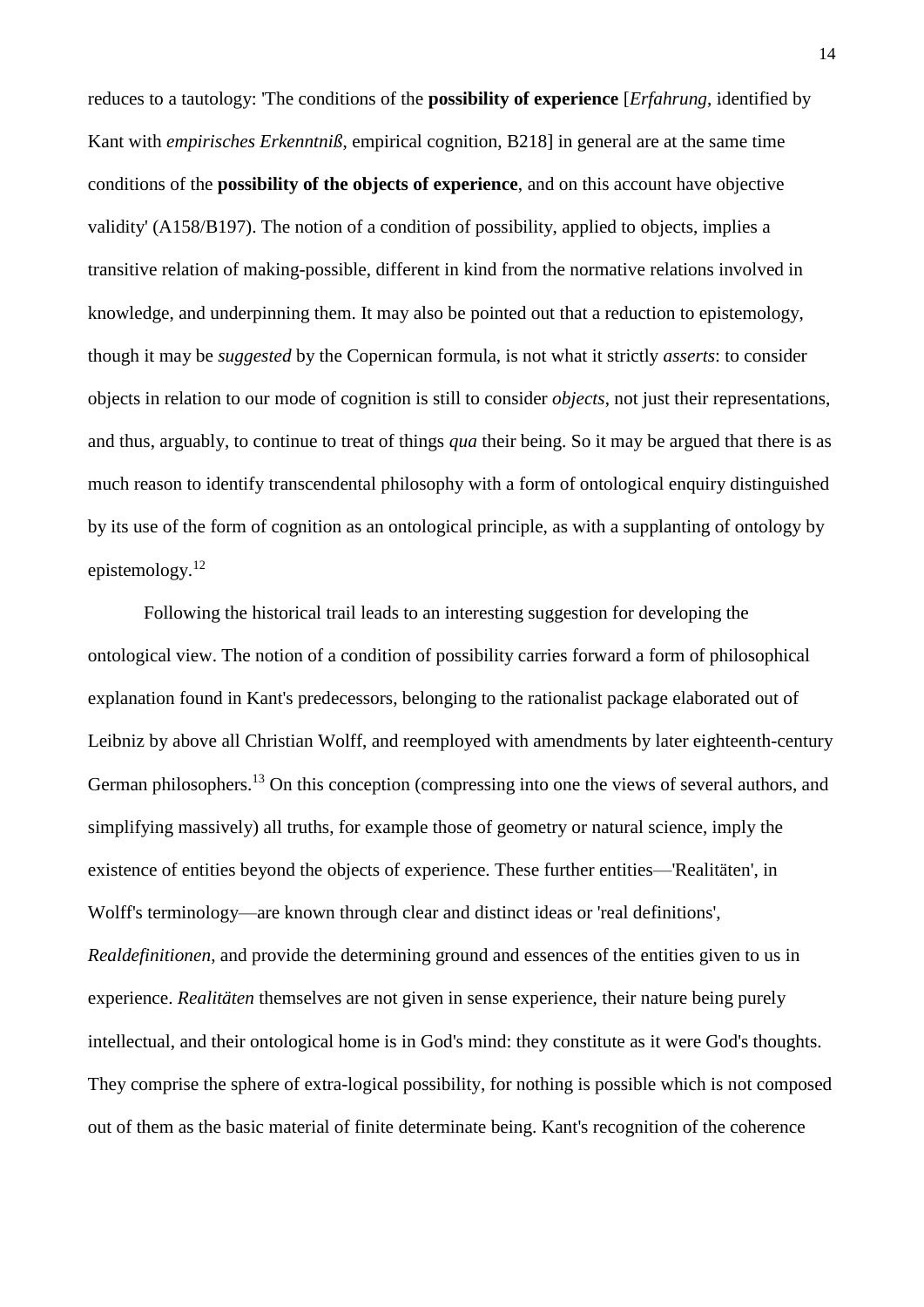and appeal of this rationalist structure is testified by his detailed and precise restatement of it in the Ideal of Pure Reason, where it supplies the basis for his transcendental account of the Idea of God.

Now Kant of course rejects the notion that the *Realitäten* relevant to human knowledge are mind-independent, metaphysically real entities, but he does not reject the associated form of philosophical explanation: he agrees that the things that we are capable of knowing cannot derive their reality from themselves, and that something must give them reality and make them possible. This something, Kant maintains, is the form or act of cognition. Kant has therefore subjectivized the rationalist apparatus, by accepting that there are indeed *Realitäten* in the sense of things which play the metaphysical role of giving the object determinate existence, but identifying them with our power and activity of cognition: human cognition occupies the same position in relation to phenomena as the Transcendental Ideal does in relation to noumena. Cognition is thus not fundamentally a matter of 'being justified in making such and such a claim', but rather 'that by virtue or or on account of which there come to be objects of such and such a kind'; and it is because cognition supplies a metaphysical ground, that the subject is able to make justified claims to knowledge of objects. Whereas the epistemological reading reduces conditions of possibility to non-metaphysical conditions for knowledge, the present reading treats knowledge, in the sense of the forms and activity of cognizing, as itself a metaphysical condition for the existence of the object as cognized.

It appears that, in seeking to correct the overly austere purely epistemological reading, we have brought the transcendental turn full circle back to metaphysics. Such a conclusion may strike us as forced and improbable. Certainly the notion that transcendental philosophy amounts to, as it were, 'metaphysics by epistemological means' is not lucid. But the challenge remains to explicate Kant's claim at A158/B197 concerning the parallelism or identity of the conditions of possibility of empirical knowledge and those of its objects. What has in any case been brought to our attention is the intricate interplay of epistemological and metaphysical/ontological factors in transcendental explanation, and the difficulty of understanding how it relates to the distinction between the order of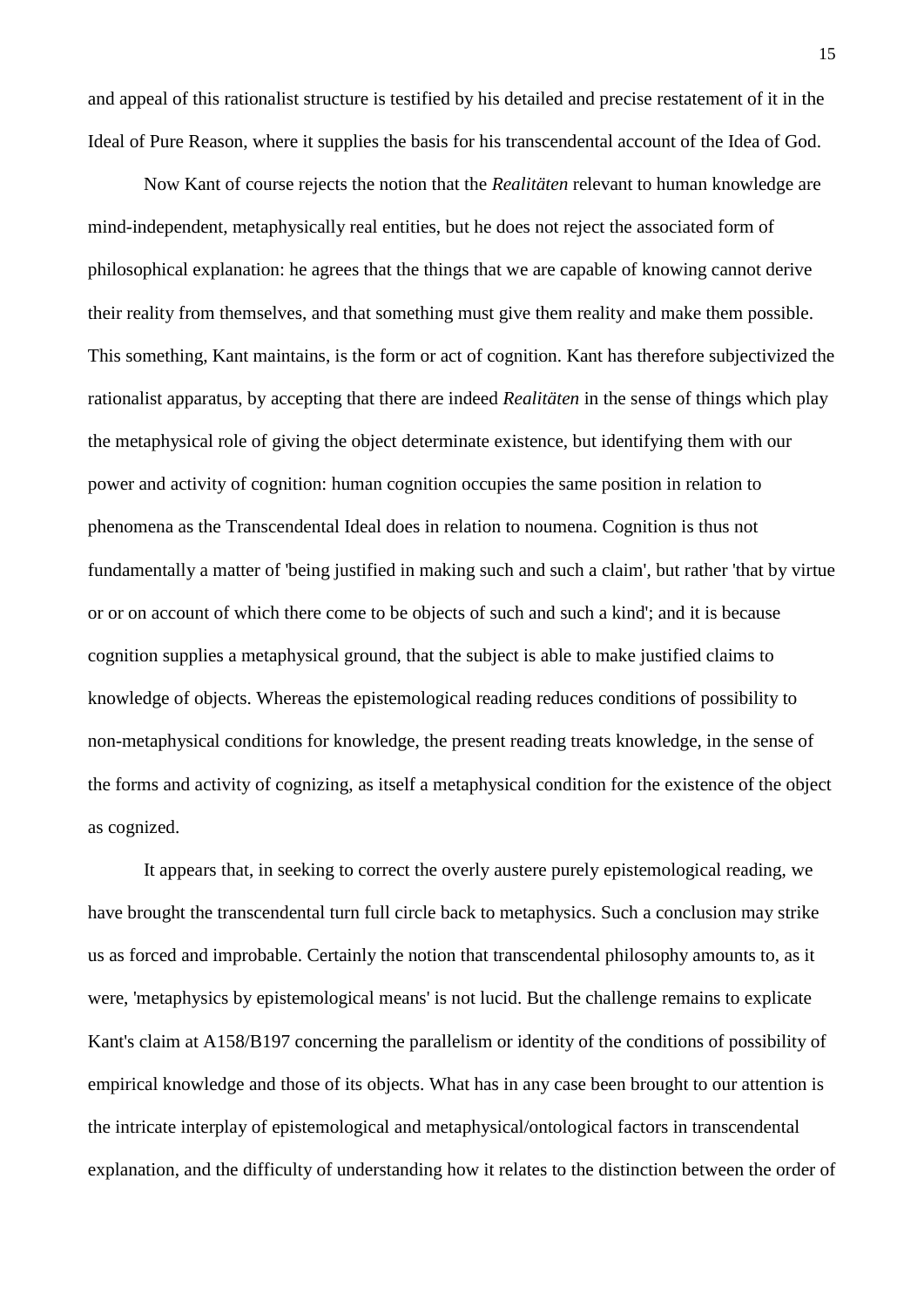things and the order of knowledge: the relation of transcendental conditioning seems not to allow itself to be factorized in such terms.<sup>14</sup> If the transcendental turn is adequately characterized as an epistemological turn, then it is because cognition turns out to be not quite what we previously thought. The puzzle arising from transcendental philosophy's apparent fusion of epistemological and ontological grounds surfaces repeatedly throughout its history.

# **3. The Transcendental Standpoint**

The concept of 'standpoint' or 'point of view' recurs in transcendental discourse. It is employed at several points in formulating the doctrine of transcendental idealism: the 'human standpoint' to which all knowable objects are indexed is held to be defined by the spatio-temporality of our sensibility; and the standpoint from which nature is judged to be 'ideal' is that of transcendental reflection, while it is judged 'real' from the non-transcendental standpoint of natural consciousness.<sup>15</sup> And it appears again in the self-description of transcendental idealism, which presents itself as discontinuous with all earlier history of philosophy, the standpoint of which has been (tacitly, unconsciously) 'transcendental realist'.

It is not surprising, given the weight that it bears, that a number of perennial issues in transcendental philosophy should be bound up with the concept of a transcendental standpoint, and that it should have been central to one notable early attempt to state with greater exactness what distinguishes Kant's transcendentalism. Jakob Sigismund Beck, a contemporary of Kant's, edited a multi-volume set of extracts from his Critical writings, the third and concluding volume of which, published in 1796, he describes as 'presenting the only possible standpoint from which the Critical philosophy is to be judged'. The thought that drives Beck, and many later engagements with the transcendental turn, is that the various puzzles and opacities of Kantian philosophy, whereby it opens itself to criticism, are due to an inadequate appreciation of the 'interiority' of transcendental philosophy—a failure to hold fast to the defining self-conscious commitment of the transcendental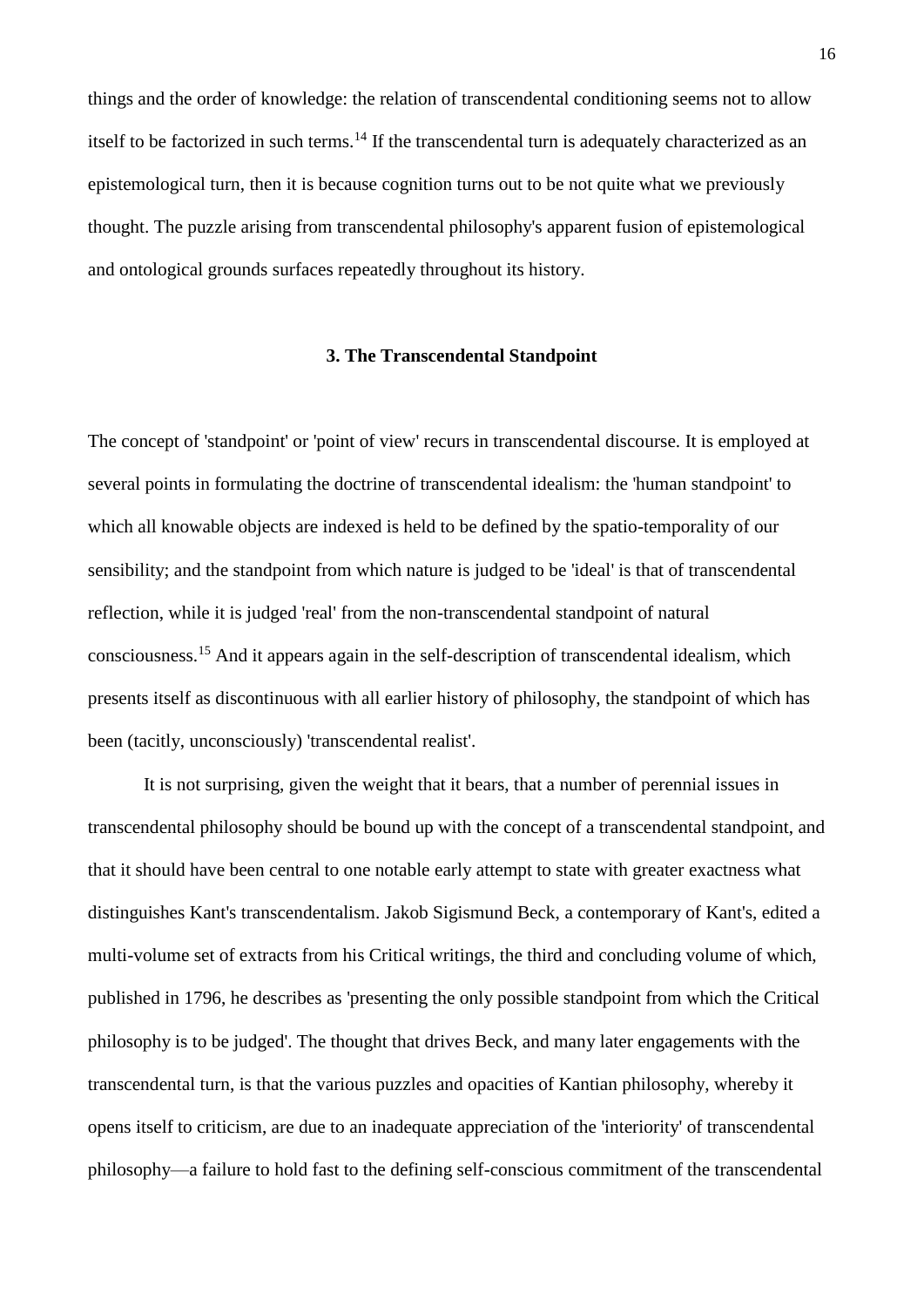philosopher to exclude all realist-cum-dogmatic prejudice, and to consider matters in exclusively transcendental terms.

Without entering far into the details of his account, it is instructive, as an early anticipation of future transcendental developments and an index of the questions that it generates, to see how Beck develops the standpoint doctrine.<sup>16</sup> In the first *Critique*, Beck suggests, Kant is hampered in his exposition of his ideas by the need to lead the reader gradually up to the relevant standpoint, which involves the acquisition of new concepts, which is dependent in turn on an extra-discursive factor. This factor Beck identifies with the *activity* of the understanding 'through which it *originally* creates for itself the concept of an object and produces the ''*I think an object*'''. This so-called '*original attribution*', the setting-up or instituting of the situation in which an object can be presented with a subject, Beck compares to the geometer's postulate 'Conceive of space!'. Everything depends, Beck emphasizes, on our getting ourselves *into* this activity, on our identification with a vantage point which, once occupied, generates its own framework, i.e. the panoply of Kantian concepts, just as the geometer who has conceived of space can then construct determinate figures:

I say that one can only have a full understanding of all these things [viz. central claims of the *Critique of Pure Reason*], and even of the discursive concept 'possibility of experience' itself, when one has fully mastered this standpoint. So long as one still thinks of this 'possibility of experience' purely discursively and does not follow the original attributive activity in just such an attribution as this, one has insight into virtually nothing, having merely substituted one incomprehensible thing for another.<sup>17</sup>

Whether or not Beck is right to depict understanding Kantian thought as a strictly all or nothing matter, and whether or not its aporiae truly disappear as soon as we occupy his standpoint, Beck is surely on the right path: some self-conscious rupture with ordinary thought is required, if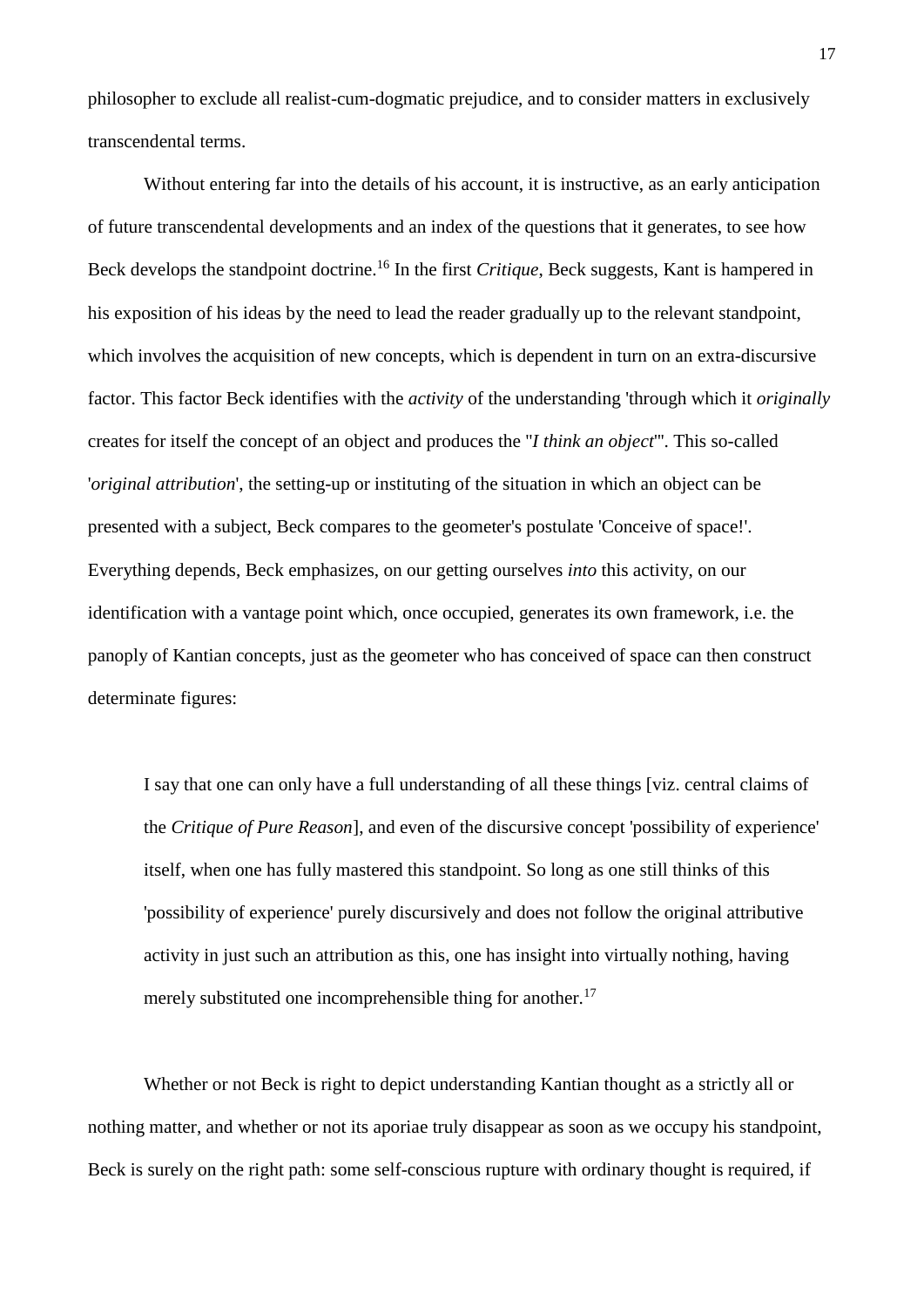the transcendental turn is to reveal itself as a genuine meta-philosophical innovation, not just a constructive compromise between empiricism and rationalism which allows each to assume more sophisticated forms. Nothing less is implied by the idea that to take the transcendental turn is to embark upon a change of paradigm. A *prima facie* implication of this view worth noting is that 'transcendental arguments' cannot be singled out purely on the basis of their form and the characteristic topic of their premises; in other words, in order to *follow* such arguments or proofs, attention to more than the deductive structure of their discursive presentation is required.<sup>18</sup>

This alerts us to yet another set of issues, revolving around the question of whether the transcendental turn can vindicate itself conclusively. If a new set of rules is to govern philosophical enquiry, this raises in acute form the question of proof and justification. If the turn is not the result of a linear argument, to what extent can its claim to rational necessity avoid circularity? And if it involves the creation of a new form of intelligibility, as Beck for one seems to suggest, does it not then involve ultimately something akin to a Kuhnian gestalt switch?

A revolution is a historical change in which a new regime claims authority on a basis unacceptable to the old. Revolutions in philosophy are thus exposed to the charge of having simply deserted the old questions in place of answering them, of having changed the topic and merely *stipulated* what is and is not allowed to count as a cogent philosophical issue. Hence the charge levelled by Kant's contemporary opponents: the Copernican revolution demands its own dogmatic foundation, so Kant's own philosophy fails to be Critical. And arguably this combination of stipulation and circularity is brought out by Beck's attempt to clarify Kant's transcendentalism: unless we *already* know the truth of transcendental idealism (and hence have already understood it, *pace* Beck), how can we *know* that the standpoint of the 'original attribution' is truth-conducive and not illusory, a standpoint of mere fictional construction?

Transcendental thought represents itself as located on one side of a line, on the other side of which are ranged the various manifestations of transcendental realism. These include the conflicting dogmatic positions claiming knowledge of things in themselves, skeptical responses to these, and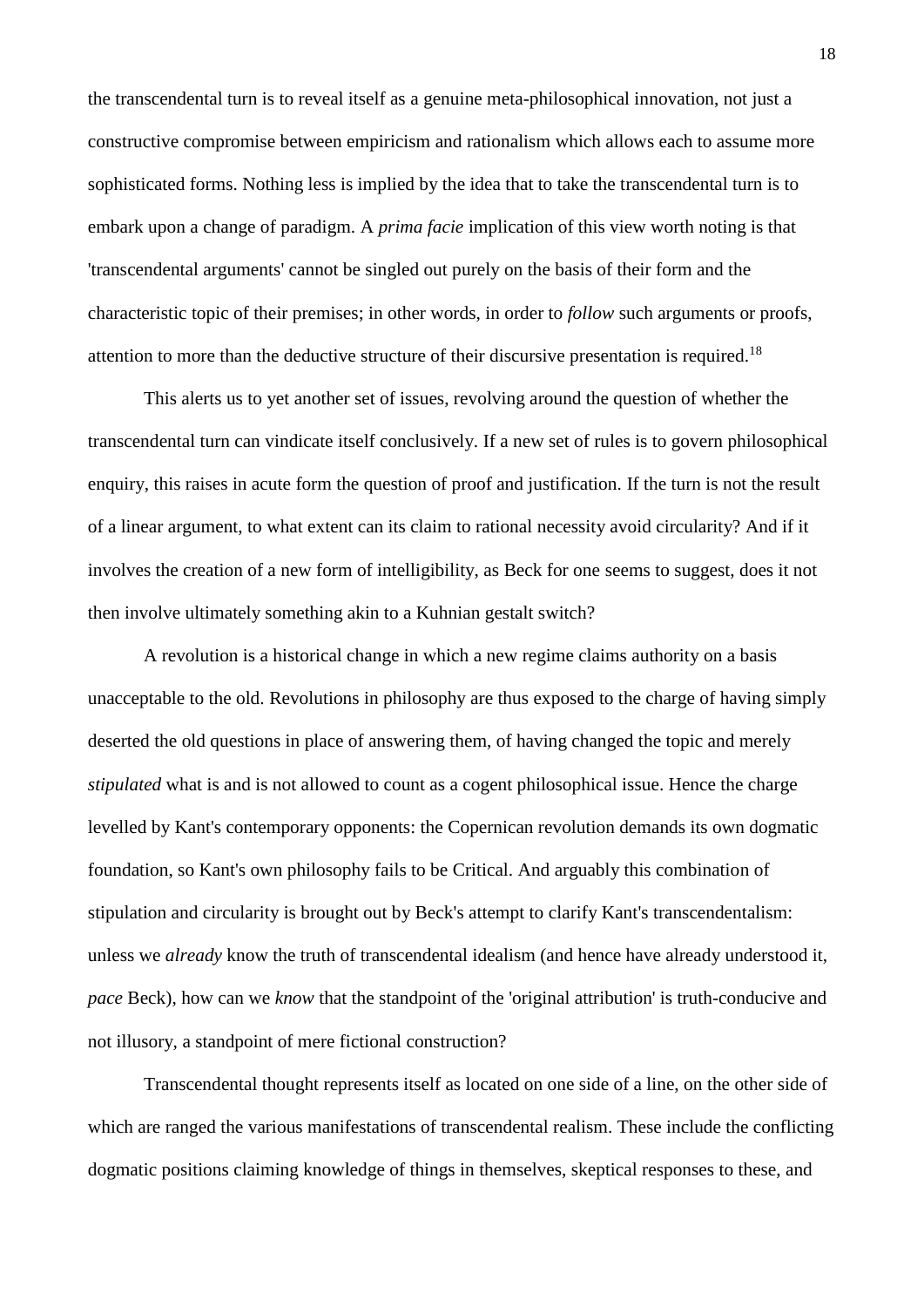the naive pre-philosophical standpoint which sponsors dogmatic metaphysics. The transcendental philosopher claims to be able to make sense of transcendental realism in a way that it cannot make sense of itself, releasing it from its conundrums, which is why, of the two standpoints, it is that of transcendental idealism which is to be preferred.

But even if it is true that transcendental idealism enjoys a consistency lacking transcendental realism—that is, even if there were (contrary to historical fact!) universal agreement among transcendental idealists concerning the implications of the doctrine, in contrast to the disagreements raging in the transcendental realist camp—it does not follow directly that transcendental idealism is the *right* standpoint. An impartial observer, undecided between transcendental idealism and transcendental realism, may reasonably hesitate, for it may be that transcendental idealism brings hostilities to end on false terms, cutting the Gordian knot instead of untying it in the way that reason requires.<sup>19</sup> Transcendental idealists may be justified in their *own* terms in believing that they are able to *see through* the confusions of transcendental realism, but the presuppositions of this diagnosis are ones that the transcendental realist is bound to reject; and since the realist 'analysand' cannot accept the interpretations of the idealist 'analyst', the therapy cannot work.

Suppose that, for the reasons just given, a clean supersession of transcendental realism is not forthcoming. What then suggests itself as a task for transcendental philosophy is a conciliatory project, a demonstration that the transcendental standpoint is able to recuperate some of the territory that it left behind in its initial moment of self-formation. *Rapprochement* may be sought either with the metaphysical tradition or with naturalism. The former belongs to the nineteenth century, while the latter is of course the option of our day. The leading idea for the former is that transcendental philosophy can re-engage with the old questions and the sphere of speculative metaphysics be recouped on transcendental grounds: 'background' transcendental conditions, it may be argued, have the same reach as the intuitions of reason to which early modern rationalism laid claim. In the case of proposed unifications with naturalism, the idea will be that transcendental conditions, as well as being discoverable *a priori*, can also be accessed in *a posteriori* form, allowing philosophical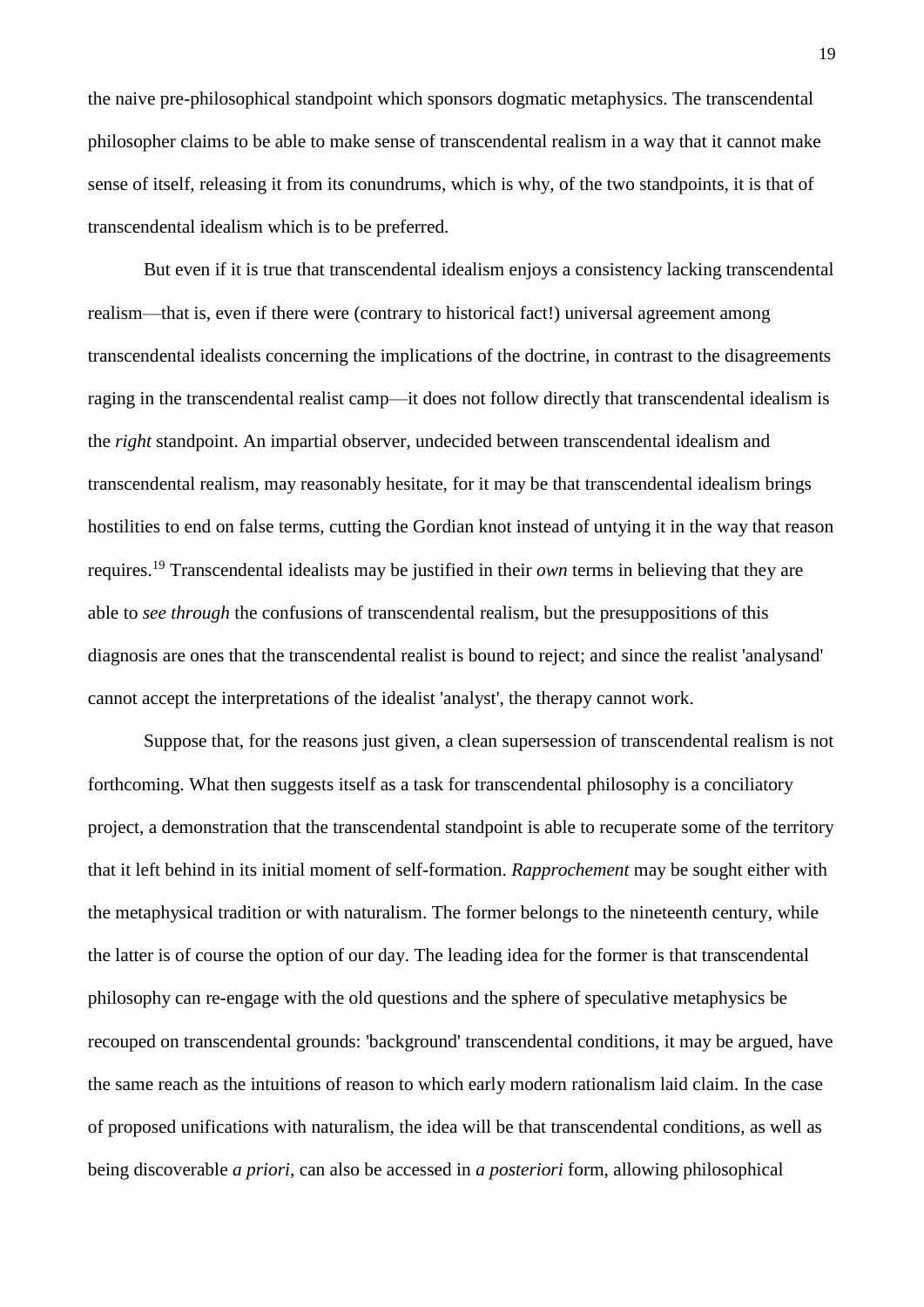reflection to join itself with the natural and human sciences. The most pressing question in this context is whether allowing transcendental conditions a double identity undermines the necessity which is an integral part of what gives them their philosophical interest in the first place.<sup>20</sup>

\* \* \*

The organization of the collection is straightforward: with one exception, the papers follow the historical time-line.

The first three, by Henry Allison, Karl Ameriks, and Paul Abela, deal with Kant. Allison focuses on Kant's concept of the transcendental and articulates a deflationary, non-metaphysical interpretation thereof, which provides the basis for an elucidation of the opposition of transcendental idealism and transcendental realism. Ameriks by contrast develops an ontological interpretation of Kant's idealism, which he characterizes as non-subjectivist and 'moderate', and which, Ameriks argues, addresses the concerns that lie behind the non-metaphysical reading. Abela, turning to practical reason, argues that if Kant's moral theory is interpreted, as it ought to be, as having its centre in the concept of the highest good, then the distance separating Kantian ethics from a naturalistic view of the moral life is narrowed considerably; framing the good life in transcendentalist terms does not, Abela argues, displace naturalistic categories.

Fichte is discussed by Daniel Breazeale, Rolf-Peter Horstmann, and Paul Guyer. Again the first two papers focus on the theoretical and the third on the practical. Breazeale opens with a consideration of how Kant leaves matters regarding the status and justification of transcendental claims, and proceeds to a study of the transcendental method that Fichte developed in his early *Wissenschaftslehre*, which is defined by its 'genetic', 'dialectical', and 'synthetic' dimensions, and involves the transcendental philosopher in acts of mental construction. Horstmann considers how Fichte attempts to defend on transcendental grounds the possibility of knowledge against skeptical objections: sharing the dissatisfaction of many of his contemporaries with Kant's achievement in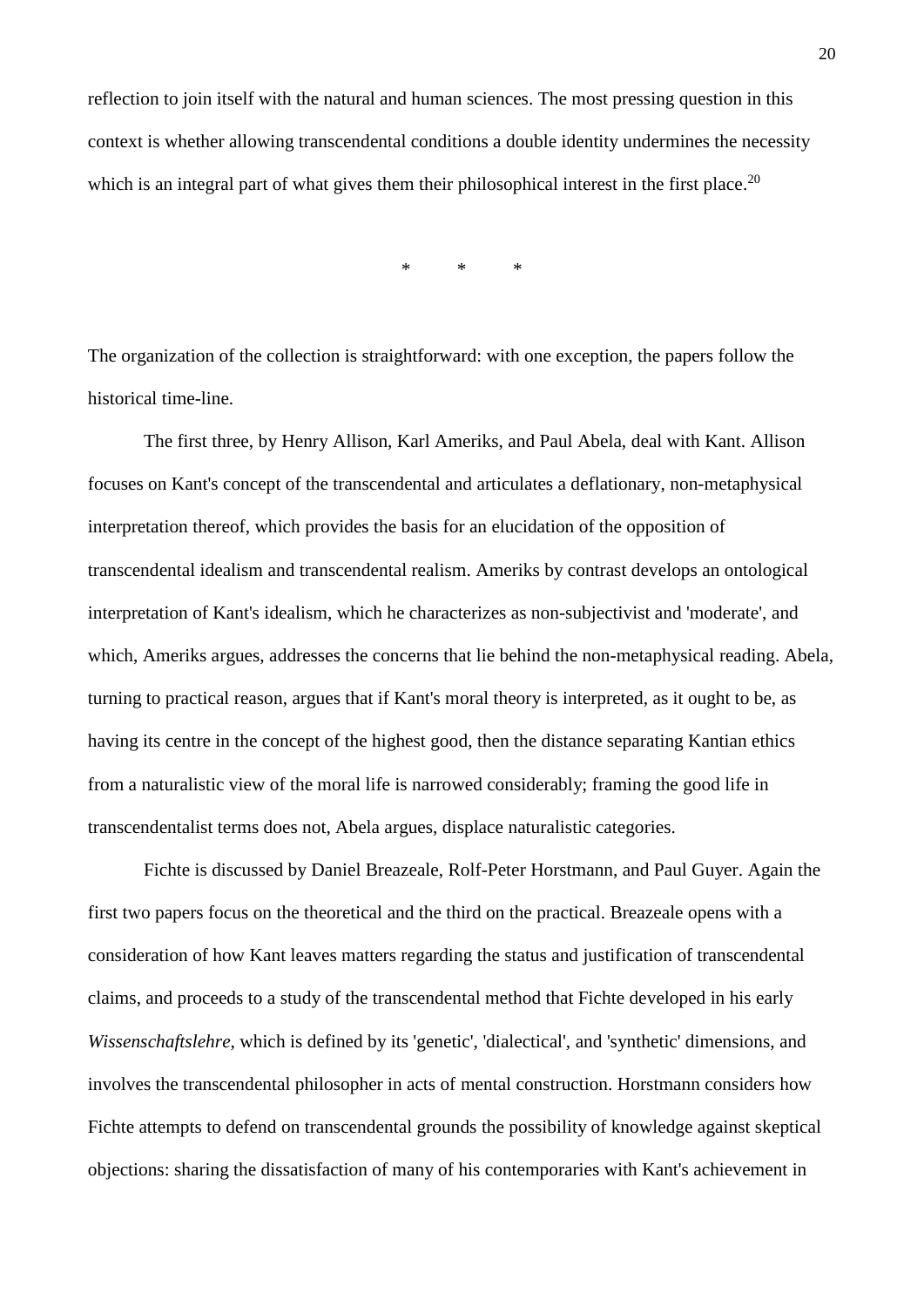this regard, Fichte shifts, Horstmann argues, from a 'justification' strategy to a 'grounding' strategy, in which a special role is occupied by the theory of self-consciousness, and which Horstmann traces through to Fichte's 1801/02 *Wissenschaftslehre*. Guyer focuses on Fichte's attempt, in his 1798 *System of Ethics*, to improve on Kant's own attempt to ground moral philosophy within the transcendental framework. Three problems in particular are to the fore: the transcendental deduction of the fundamental principle of morality, the element of feeling in moral awareness, and the problem of freedom posed by the fact that human beings do not always act as morality demands.

Robert Pippin and Stephen Houlgate offer contrasting considerations of Hegel's relation to transcendentalism and thus of Hegel's project as a whole. Pippin, here attending to the notions of metaphysics and logic in Hegel, and to Hegel's view of the relation between the conceptual and the sensible, defends an interpretation of Hegel's idealism as a development of Kant's, but one which is neither 'merely' transcendental nor such as to entail a return to 'substantialist' pre-Critical metaphysics. Houlgate contests Charles Taylor's account of Hegel's *Phenomenology of Spirit* as 'an essay in transcendental argument': in fact, according to Houlgate, Hegel criticizes the transcendental approach to natural consciousness on the grounds; and what is offered in the *Phenomenology* is not a philosophical theory of consciousness and its conditions, but a rigorously phenomenological study of what emerges *in* and *for* consciousness.

Nietzsche is discussed by Béatrice Han-Pile, who argues that the interpretations proposed in the literature of Nietzsche as either a transcendental philosopher or a naturalist are too simple, while the common proto-deconstructionist reading misconstrues Nietzsche's error theory. Rather, Han-Pile argues, Nietzsche efforts are directed at an overcoming of the opposition between transcendental philosophy and naturalism; though denying the possibility of genuine *a priori*  knowledge, Nietzsche remains close to transcendental idealism.

The phenomenologists are discussed by Dan Zahavi, Steven Crowell, Taylor Carman, Cristina Lafont, and Sebastian Gardner. Zahavi focuses on Husserl's use of the term 'transcendental', methodology, and relation to Kant, arguing that Husserlian phenomenology certainly deserves to be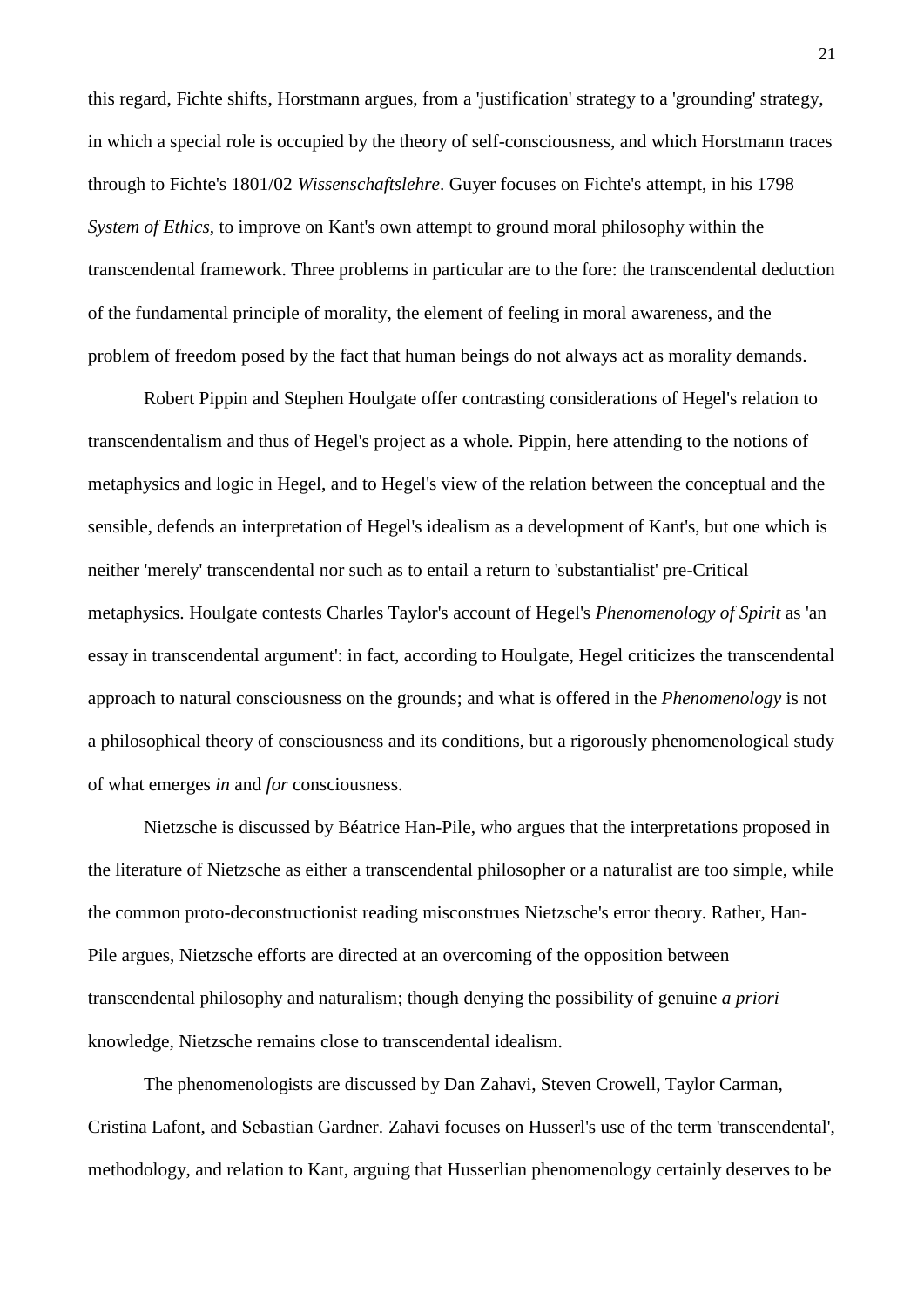classified as a form of transcendental philosophy, though it operates with a conception of the transcendental that, owing to Husserl's intersubjective transformation of subjectivity, differs in important respects from the traditional one. Crowell, focusing on Husserl and Heidegger, argues all phenomenology to be transcendental, insofar as it makes *meaning* the primary topic of philosophy: rather than restricting transcendental inquiry to knowledge claims, phenomenology expands the scope of transcendental philosophy to all experience, investigating its normative structure; the subject's responsiveness to norms, Crowell argues, is revealed by phenomenology as the key to a transcendental account of meaning or intentionality. Carman examines the theme of truth in *Being and Time* and later writings of Heidegger's. Heidegger's account of truth as uncovering is intended, Carman argues, as a phenomenological characterization of the experiences and practices that warrant our deeming something true; and this conception of truth as ontologically foundational, a condition for the intelligibility of practical and theoretical attitudes, shows Heidegger to remain rooted in the tradition of transcendental philosophy. Lafont analyses conflicting tendencies in Heidegger's *Being and Time*: Heidegger aims to single out the essential structures of human existence in the ahistorical mode of transcendental philosophy, yet his hermeneutical phenomenology reveals our radical facticity, historicality and situatedness. The solution, Lafont argues, is to view hermeneutic phenomenology as a variety of transcendental philosophy: hermeneutic conditions of understanding are the ultimate transcendental conditions, which consequently forego their claim to universal validity. Gardner argues that Merleau-Ponty's theory of perception should be understood as belonging to transcendental philosophy, and as committed to transcendental idealism, for which reason it is not comparable to apparently similar theories in analytic philosophy of mind: Merleau-Ponty's interest in scientific psychology is subordinated, Gardner argues, to his strategy of revealing 'pre-objectivity' as a final transcendental condition.

Mulhall provides a critical examination of Bernard Williams' highly influential interpretation of Wittgenstein as a transcendental idealist, focusing on Wittgenstein's attitude to empirical science, conception of (grammatical) limits, and use of the first person plural;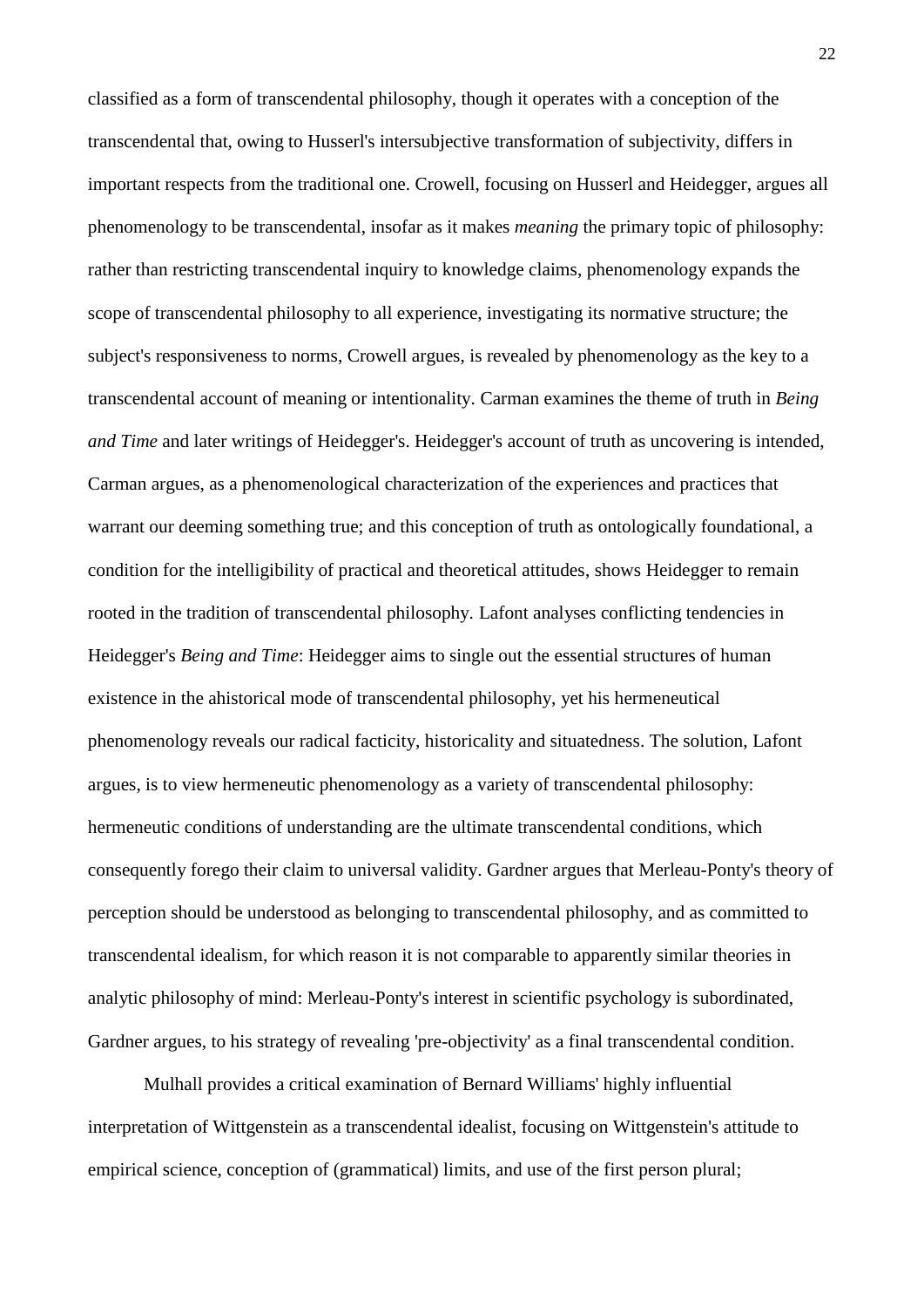misunderstanding of Wittgenstein's position and attitude in these contexts, Mulhall argues, underlies Williams' misconstrual. The concluding paper by Wayne Martin challenges the historical identification of transcendentalism with the Kantian legacy: traces of the transcendental strategy, Martin argues, can be found already among the ancients, in the Stoic doctrine of *oikeiosis*, a distinctive form of self-consciousness which, Martin shows, serves as a condition of the possibility of intentionally determinate perceptions and desires.

It is obvious, but all the same should be acknowledged, that the selection of historical figures who receive discussion in this volume is not beyond challenge and that the list of those who have been omitted but whose relation to the transcendental tradition is either clear or in need of elucidation— Schelling, Schopenhauer, Peirce, Bergson, Sartre, Levinas, Adorno, Foucault . . .—is long and distinguished. Their non-inclusion receives the familiar, non-transcendental explanation, that the space available in a single volume is limited.

# **References**

Aertsen, Jan A. (1996), *Medieval Philosophy and the Transcendentals: The Case of Thomas Aquinas* (Leiden: E. J. Brill).

Allison, Henry (1983), *Kant's Transcendental Idealism: An Interpretation and Defense*, 1st edn. (New Haven: Yale University Press).

Bell, David (2001), 'Is Empirical Realism Compatible with Transcendental Idealism?', in Ralph Schumacher (ed.), *Idealismus als Theorie der Repräsentation?* (Paderborn: Mentis), pp. 167–179. Carr, David (1999), *The Paradox of Subjectivity: The Self in the Transcendental Tradition* (Oxford: Oxford University Press).

Cassirer, Ernst (1923), *Das Erkenntnisproblem in der Philosophie und Wissenschaft der neueren Zeit* (Berlin: Verlag Bruno Cassirer).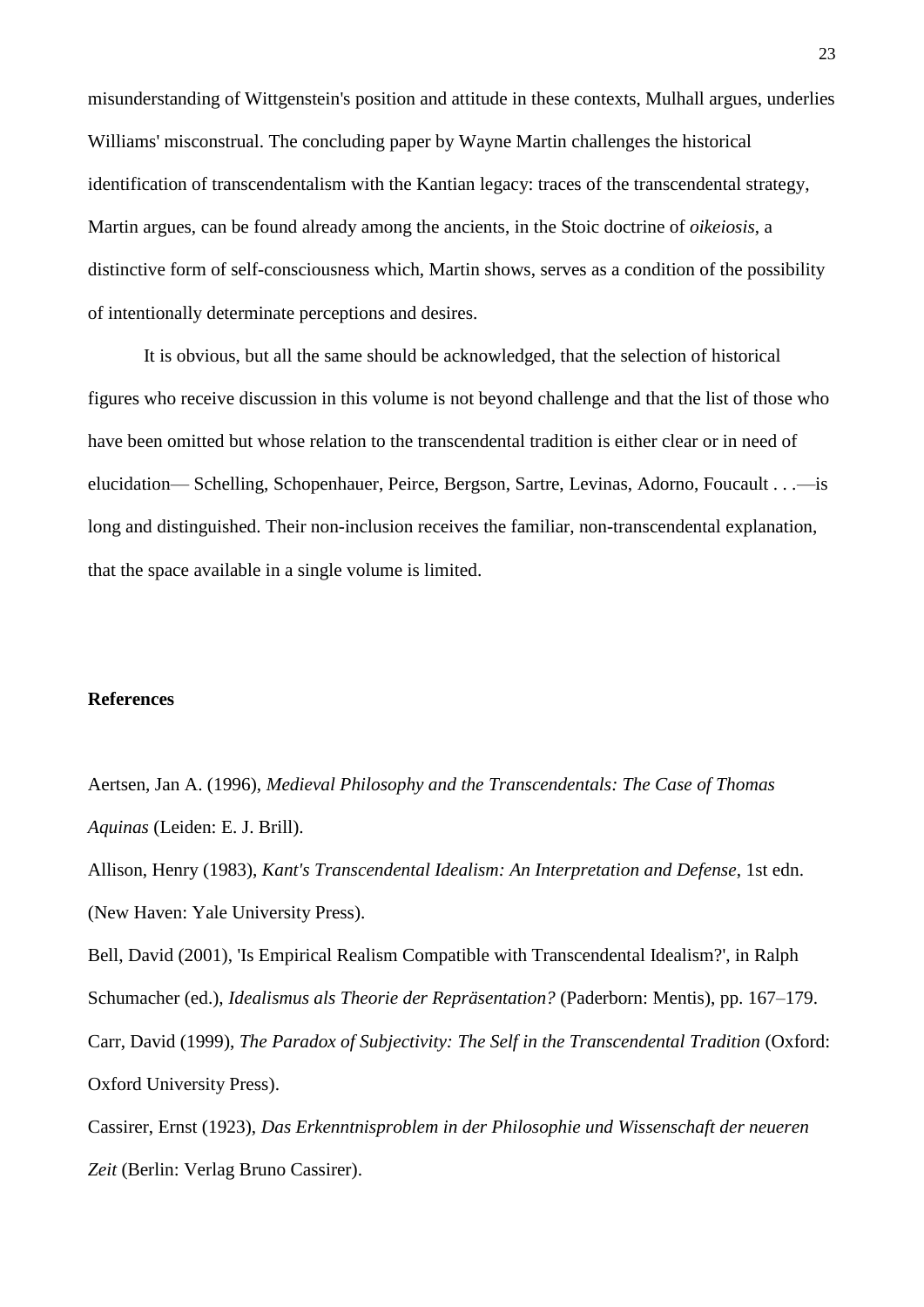Förster, Eckart (1989), 'Kant's Notion of Philosophy', *The Monist*, 72, 285–304.

Guyer, Paul (1987), *Kant and the Claims to Knowledge* (Cambridge: Cambridge University Press).

Hartmann, Klaus (1966), 'On Taking the Transcendental Turn', *Review of Metaphysics*, 20, 223–

249; reprinted in *Studies in Foundational Philosophy* (Amsterdam: Editions Rodopi, 1988).

Horstmann, Rolf-Peter (1989), 'Why Must There Be a Transcendental Deduction in Kant's *Critique* 

*of Judgement*?', in Eckart Förster (ed.), *Kant's Transcendental Deductions: The Three 'Critiques'* 

*and the 'Opus Postumum*' (Stanford, Calif.: Stanford University Press), pp. 157–176.

Kant, Immanuel (1998), *Critique of Pure Reason*, trans. and ed. Paul Guyer and Allen W. Wood (Cambridge: Cambridge University Press).

Kant, Immanuel (1999), *Correspondence*, trans. and ed. Arnulf Zweig (Cambridge: Cambridge University Press).

Kant, Immanuel (2004), *Metaphysical Foundations of Natural Science*, trans. and ed. Michael Friedman (Cambridge: Cambridge University Press).

Krings, Hermann (1984), 'Knowing and Thinking: On the Structure and History of the Transcendental Method in Philosophy', trans. Helga Schmettau and Darrell E. Christensen, in Darrell E. Christensen et al. (eds), *Contemporary German Philosophy*, Vol. 4 (University Park, PA: Pennsylvania State University Press), pp. 206–222.

Mendelssohn, Moses (1997), 'On Evidence in the Metaphysical Sciences' (1764), in *Philosophical Writings*, ed. Daniel O. Dahlstrom (Cambridge: Cambridge University Press).

Moore, A. W. (1997), *Points of View* (Oxford: Oxford University Press).

Moore, A. W. (2012), *The Evolution of Modern Metaphysics: Making Sense of Things* (Cambridge: Cambridge University Press).

Sacks, Mark (2003), *Objectivity and Insight* (Oxford: Oxford University Press).

Sacks, Mark (2005), 'The Nature of Transcendental Arguments', *International Journal of Philosophical Studies* 13, 439–460.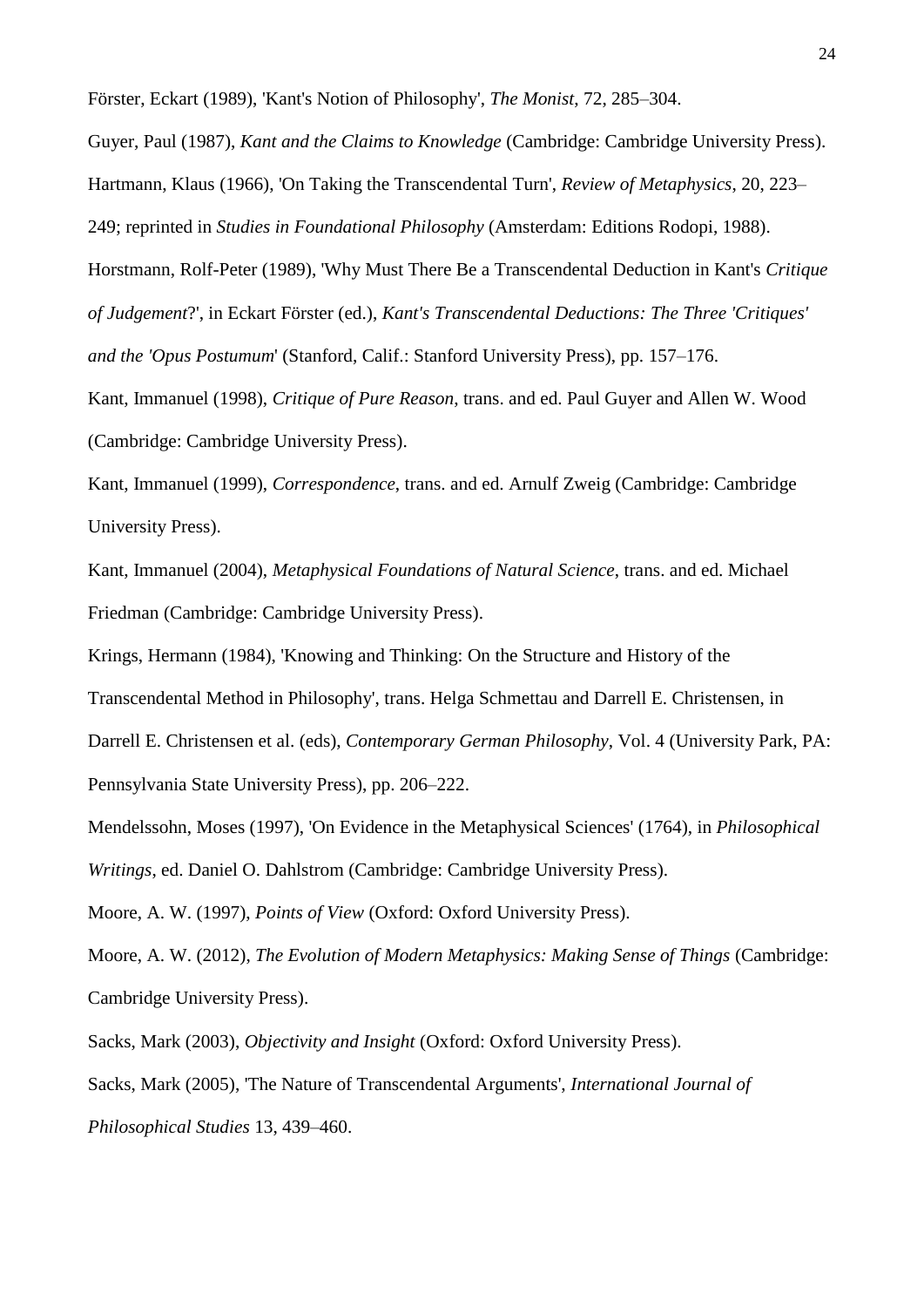<sup>1</sup> The obvious way of making the case for a principled connection of transcendental philosophy with the practical is in terms of ends: if cognition can only be understood in terms of its ends—if transcendental grounding and justification has a teleological aspect—then the conditions are in place for a single system of theoretical and practical reason. The theory of self-consciousness or subjectivity is perhaps a further candidate for inclusion in the basic transcendental agenda.  $2$  It is relevant that Kant's own use of 'transcendental' appears to vary: compare the stricter definitions in the first *Critique* at A56/B80 and A468/B676 with the more permissive definition in the Introduction to the third *Critique* at 5:181 and 20:209; on this issue, see Förster 1989, and Horstmann 1989, pp. 168ff.

1

 $3$  This collection confessedly reflects an anglophone philosophical orientation. The concept of the transcendental has figured little in mainstream analytic philosophy, and has not been especially prominent as a *historical* category in anglophone work on the post-Kantian tradition; from within other philosophical environments, the existence of a transcendental tradition may not be regarded as in need of demonstration.

<sup>4</sup> "Types' refers here to purely formal object-specifying features, prescinding from non-philosophical distinctions of ontological kinds; 'us' refers to knowers specified again in a purely formal way. <sup>5</sup> The argument just rehearsed is intended, note, only to exemplify the manner in which transcendental idealism allows itself to be argued for.

<sup>6</sup> The Antinomy of Pure Reason may also be regarded as arguing for transcendental idealism in this manner.

 $<sup>7</sup>$  This is the basis of Kant's retrieval of the term 'transcendental' from medieval philosophy: see</sup> Aertsen 1996, pp. 17–24.

<sup>8</sup> From another angle they may of course be regarded as different components of transcendental idealism.

<sup>9</sup> See in particular Kant's note in the Preface of *Metaphysical Foundations of Natural Science*, 4:474–476 (Kant 2004, pp. 10–12). Completion of the Transcendental Deduction is required for 'the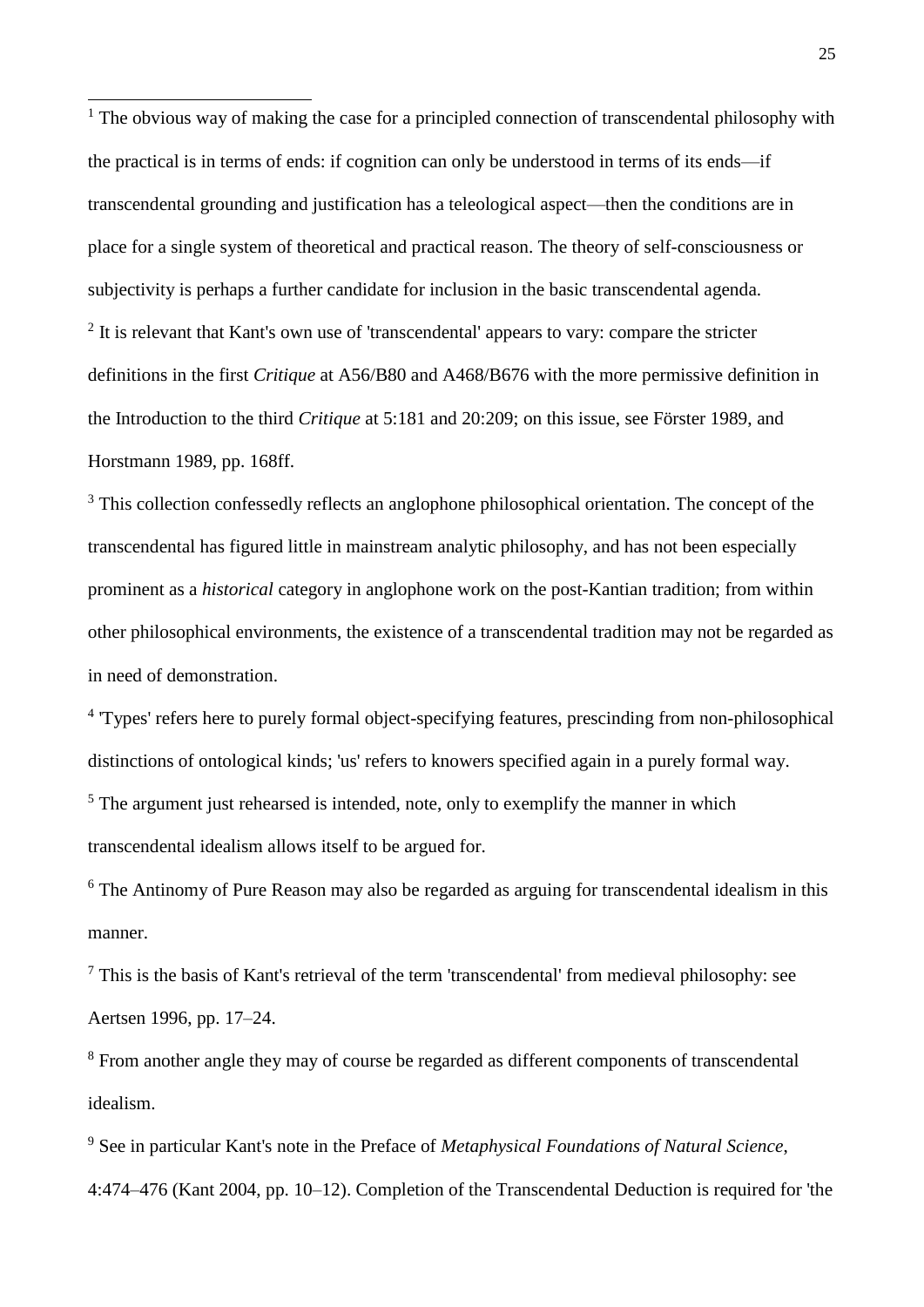question **how** the categories make such experience possible', 'the problem **how** experience is now possible by means of the categories', 'the explanation of **how** experience thereby becomes possible in the first place'. Without it, we could not avoid 'taking refuge in pre-established harmony'. <sup>10</sup> Paul Guyer claims that Kant's arguments yield 'an epistemological model of the confirmation of beliefs', 'the basic framework for the justification of beliefs': Kantian conditions of possibility are 'principles which would have to be appealed to in the justification of empirical claims to knowledge', 'conditions for verifying or confirming empirical judgements' (Guyer 1987, pp. 258– 259 and 304). In stating and defending his position, Guyer contrasts his reading of transcendental conditions with the view that they constitute psychological factors in the production of belief. Cf. Henry Allison's denial that Kant (in the Refutation of Idealism) is concerned with the 'conditions of the justification or verification' of knowledge claims (Allison 1983, p. 297).

 $11$  Cassirer 1923, pp. 427–428 (my translation).

1

 $12$  The 'ontologische Kantinterpretation' of German scholarship in the 1920s and 30s, associated with Max Wundt, Heinz Heimsoeth and Martin Heidegger, among others, set itself against the epistemological orientation of Neo-Kantianism. The considerations which it chiefly cites in its support concern the practical fulfilment of reason, the positive function of the Transcendental Dialectic, and Kant's late talk of a 'practico-dogmatic' metaphysics. But the case for an ontological reading can also be made—Heidegger does so—on grounds of the Aesthetic and Analytic of the first *Critique* alone. Heidegger refers to Kant's identification of ontology with transcendental philosophy in the late *What Real Progress?* text (20:260, 20:263, 20:281).

<sup>13</sup> Moses Mendelssohn provides a clear example in 'On Evidence in the Metaphysical Sciences' (1764): 'Of the properties of things outside us, we never know with convincing certainty whether they are realities [Realitäten] or mere appearances [Erscheinungen] and, at bottom, depend upon negations; indeed, in the case of some of them, we have reason to believe that they are mere appearances. Thus we can ascribe none of these properties [Eigenschaften] to the Supreme Being and must absolutely deny him some of them. Belonging to the latter group are all *qualitates*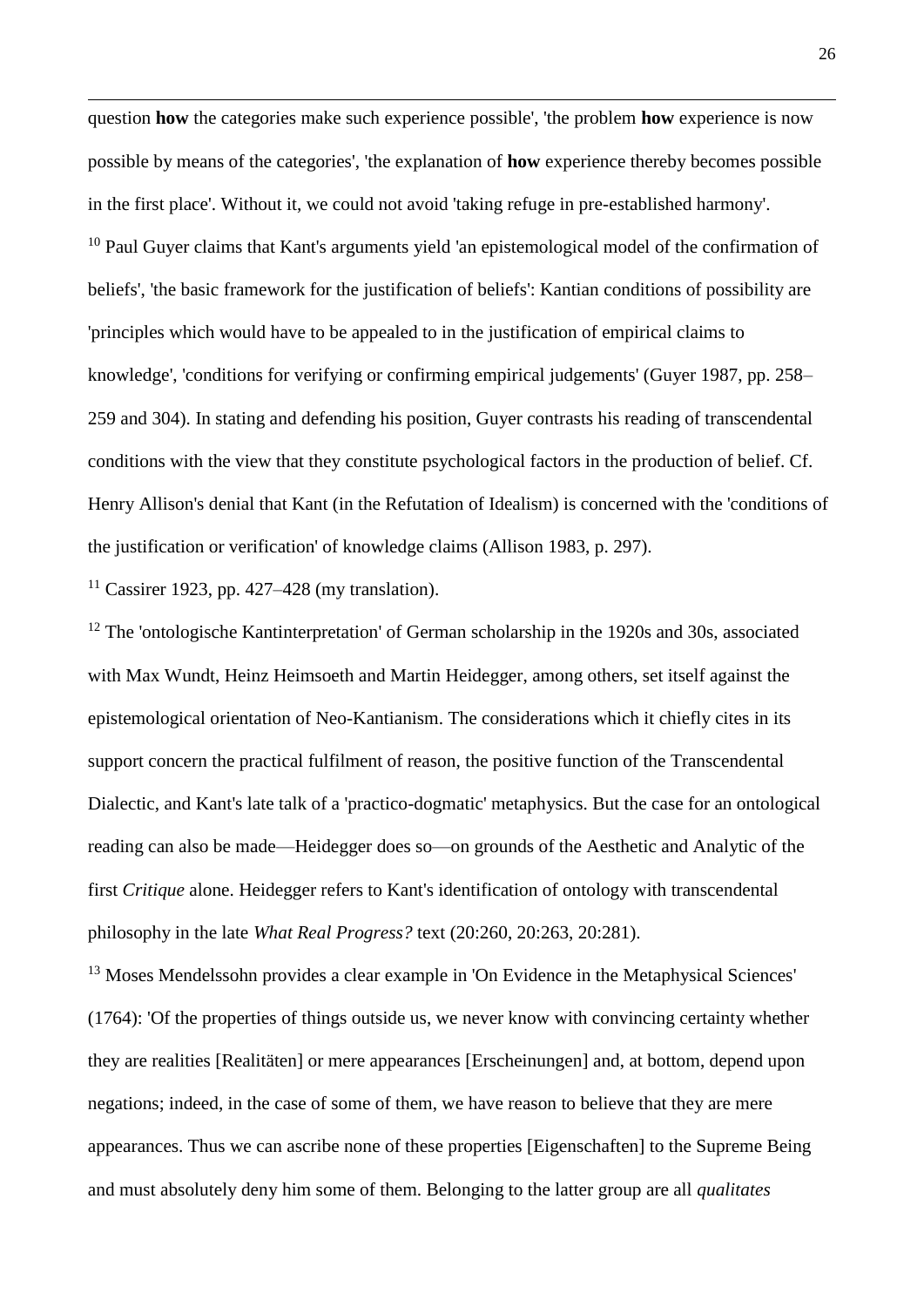*sensibiles* that we have reason to believe are not to be found outside us as they seem to us thanks to our sensuous, limited knowledge and that, therefore, are not realities [Realitäten]. This inference can also be inverted. What does not belong to the Supreme Being cannot be a reality [Realität] since all possible realities [Realitäten] are his to the highest degree. From this is follows naturally that extension, movement and color are mere appearances and not realities [Realitäten]. For, were they realities [Realitäten], then they would have to be ascribed to the Supreme Being' (Mendelssohn 1997, p. 290). The concept goes back to Scotus, who recognizes the need for a type of distinction midway between real distinctions and conceptual distinctions, which he calls a formal distinction: what it distinguishes are not things (*res*) but 'formalities' or 'realities' (e.g. God's will and God's intellect).

<sup>14</sup> The passage from B293 quoted above illustrates the point. Kant tells us that the possibility of things as magnitudes can be exhibited (*kann dargelegt werden*) in (and only in) outer sense. How is the exhibitability relation to be parsed: is outer sense constitutive of existence as magnitude, or is it only the unique means of epistemic access to such existents? The puzzle is reflected in several longrunning issues in Kant interpretation; for example, concerning how the distinction is to be drawn between space and the representation of space, and between appearances and representations. <sup>15</sup> This notion receives a detailed exposition (and criticism) in Moore 1997.

<sup>16</sup> See Beck's letter to Kant, 17 June 1794, in Kant 1999, no. 630, 11:508–511, pp. 479–481.  $17$  Ibid., 11:510, p. 480.

<sup>18</sup> See Sacks 2005.

1

 $19$  Here is one way the criticism might be developed, which goes back to the earlier point concerning transcendental philosophy's 'fusion' of epistemology and metaphysics. The transcendental philosopher declares that matters of ontology are to be approached by way of reflection on our representations and cognitive powers. Yet transcendental enquiry is not interested in representations to the *exclusion* of objects. Rather the intention is to re-determine objects *by way of* representations. This then raises the question: At what point, if any, are we entitled by